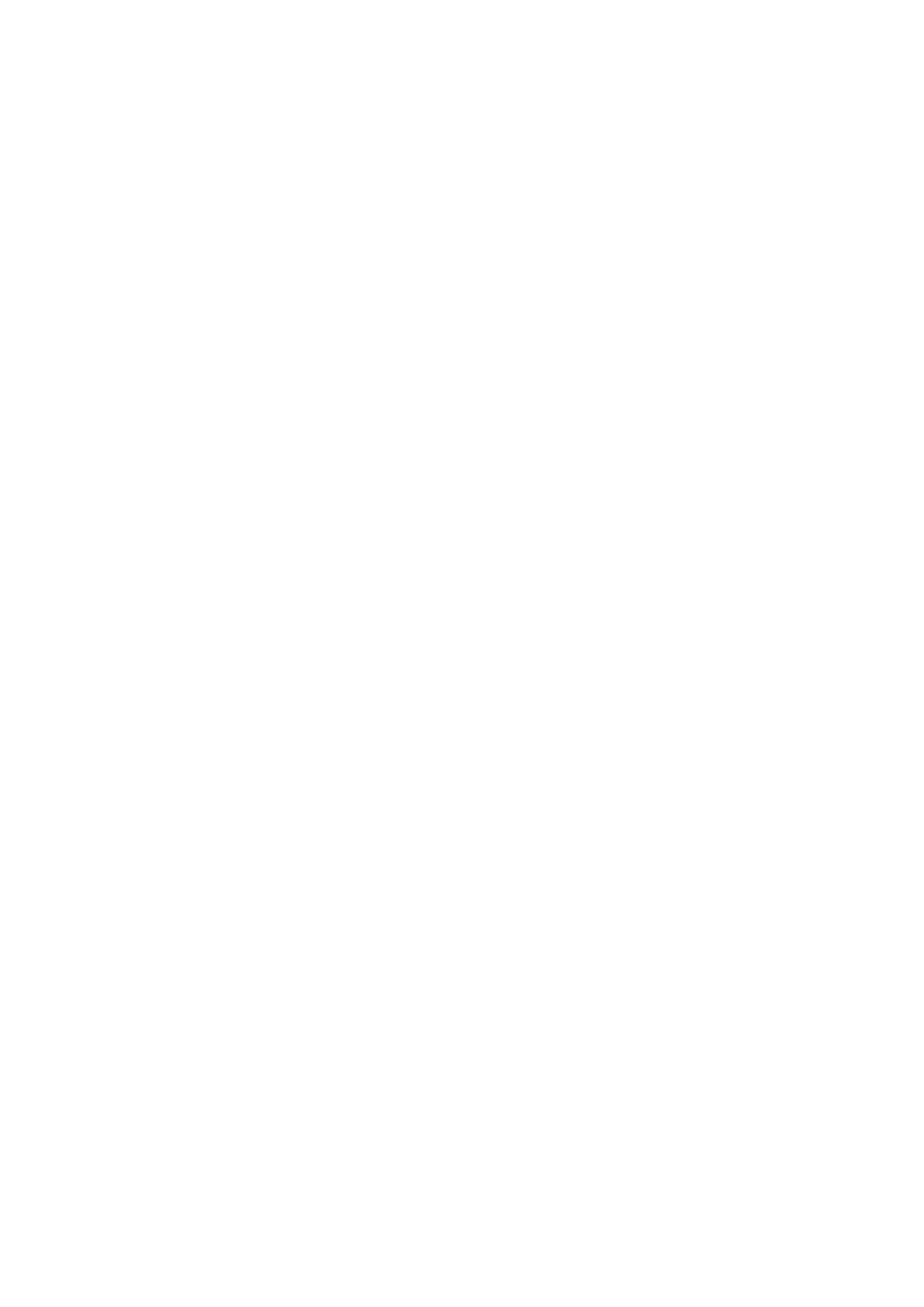# Sammendrag av Bacheloroppgaven

| Tittel:                                                                                                                                  | AR Stadium Spill - ARENA                                                                                                                                                                                     | Nr: 8          |  |  |  |  |  |  |
|------------------------------------------------------------------------------------------------------------------------------------------|--------------------------------------------------------------------------------------------------------------------------------------------------------------------------------------------------------------|----------------|--|--|--|--|--|--|
|                                                                                                                                          |                                                                                                                                                                                                              | Dato: Vår 2010 |  |  |  |  |  |  |
|                                                                                                                                          |                                                                                                                                                                                                              |                |  |  |  |  |  |  |
|                                                                                                                                          |                                                                                                                                                                                                              |                |  |  |  |  |  |  |
| Deltakere:                                                                                                                               | Arild Jacobsen                                                                                                                                                                                               |                |  |  |  |  |  |  |
|                                                                                                                                          | Simen Kjærås                                                                                                                                                                                                 |                |  |  |  |  |  |  |
|                                                                                                                                          |                                                                                                                                                                                                              |                |  |  |  |  |  |  |
| Veiledere:                                                                                                                               | Simon McCallum                                                                                                                                                                                               |                |  |  |  |  |  |  |
|                                                                                                                                          | Sule Yildirim                                                                                                                                                                                                |                |  |  |  |  |  |  |
|                                                                                                                                          | Oppdragsgiver: Simon McCallum                                                                                                                                                                                |                |  |  |  |  |  |  |
|                                                                                                                                          |                                                                                                                                                                                                              |                |  |  |  |  |  |  |
|                                                                                                                                          | Kontaktperson: Arild Jacobsen, jacobsen.arild@gmail.com, 95888163                                                                                                                                            |                |  |  |  |  |  |  |
|                                                                                                                                          |                                                                                                                                                                                                              |                |  |  |  |  |  |  |
| Stikkord                                                                                                                                 | AR, Utvidet Virkelighet, video, publikum                                                                                                                                                                     |                |  |  |  |  |  |  |
| Antall sider: 31                                                                                                                         | Tilgjengelighet: Åpen<br>Antall vedlegg: 6                                                                                                                                                                   |                |  |  |  |  |  |  |
|                                                                                                                                          | Kort beskrivelse av bacheloroppgaven:                                                                                                                                                                        |                |  |  |  |  |  |  |
|                                                                                                                                          | Augmented Reality (AR) handler sentralt om grensesnitt; interaksjon mellom menneske og maskin                                                                                                                |                |  |  |  |  |  |  |
|                                                                                                                                          | ved nye metoder. Ideelt vil slike nye interaksjoner være en forbedring; grensesnitt som integreres med                                                                                                       |                |  |  |  |  |  |  |
|                                                                                                                                          | virkeligheten i stedet for å tvinge brukere til å stenge den ute:                                                                                                                                            |                |  |  |  |  |  |  |
|                                                                                                                                          |                                                                                                                                                                                                              |                |  |  |  |  |  |  |
| "These applications have shown that AR interfaces can enable a person to interact with the real<br>world in ways never before possible." |                                                                                                                                                                                                              |                |  |  |  |  |  |  |
|                                                                                                                                          |                                                                                                                                                                                                              |                |  |  |  |  |  |  |
|                                                                                                                                          | [1, Section 1] De gamle grensesnittene er imidlertid godt forskanset bak tiår med bevist funksjona-                                                                                                          |                |  |  |  |  |  |  |
|                                                                                                                                          | litet og vanebygging. Det kan derfor være problematisk å fange interessen med noe som anses som                                                                                                              |                |  |  |  |  |  |  |
|                                                                                                                                          | lettsindig og unødvendig arbeid. Innen spill er imidlertid forventningene at opplevelsen skal være lett-                                                                                                     |                |  |  |  |  |  |  |
|                                                                                                                                          | sindig, og man forventer å engasjere seg for å lære spillets regler og hvordan det best kan spilles, uten                                                                                                    |                |  |  |  |  |  |  |
|                                                                                                                                          | først å måtte bevise noen praktisk hensikt for øvelsen. Dette prosjektet har blitt utført på vegne av                                                                                                        |                |  |  |  |  |  |  |
|                                                                                                                                          | Simon McCallum, førsteamanuensis ved Høgskolen i Gjøvik, som tidligere har tatt del i utviklingen av                                                                                                         |                |  |  |  |  |  |  |
|                                                                                                                                          | et program for publikumskontrollerte AR-spill. Det prosjektet genererte positiv respons som oppmun-                                                                                                          |                |  |  |  |  |  |  |
|                                                                                                                                          | tret bidragsyterene til videre arbeid. Koden for programmet viste seg imidlertid å være uhåndterlig<br>og vanskelig å utvide videre. Dermed har hensikten for dette prosjektet i hovedsak vært å generere et |                |  |  |  |  |  |  |
|                                                                                                                                          | håndterlig, utvidbart rammeverk som kan brukes til å gjenskape de spillene som ble demonstrert i det                                                                                                         |                |  |  |  |  |  |  |
|                                                                                                                                          | forrige prosjektet, men som også kan brukes til å lage andre, mer eller mindre lignende program og                                                                                                           |                |  |  |  |  |  |  |
|                                                                                                                                          | legge til rette for fremtidige utvidelser. Som et sekundært mål, mente vi å evaluere hurtig prototype-                                                                                                       |                |  |  |  |  |  |  |
|                                                                                                                                          | produksjon av spill som en metode for å utføre eksperiment, ved å implementere et spill ved bruk                                                                                                             |                |  |  |  |  |  |  |

av det genererte rammeverket, og måle reaksjoner fra test-publikum. Tertiært ønsket vi å utvide den grunnleggende funksjonen i rammeverket, dersom tidsrammen tillot det, hvilket ville legge til rette for produksjonen av mer sofistikerte spill.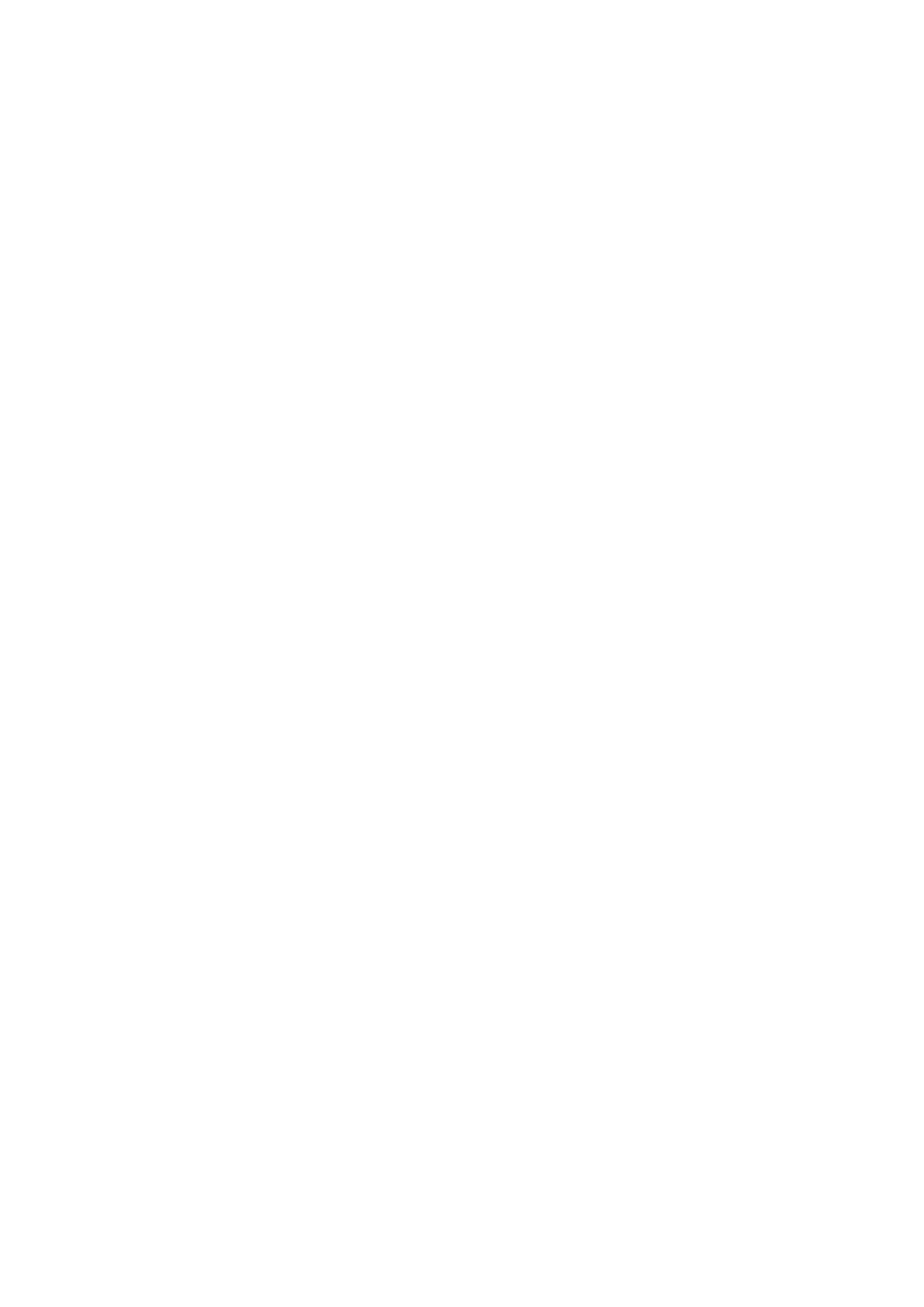# Summary of Graduate Project

| Title:                                    | AR Stadium Games - ARENA: Creating a framework for rapid pro-<br>Nr: 8<br>totyping of crowd controlled AR games                                                                                                                                                                                                                                                                                                                                                                                                                                                                                                                                                                                                                                                                                                                                                                                                                                                                                                                                                                                                                                                                                                                                                                                                                                                                      |                |  |  |  |  |  |  |
|-------------------------------------------|--------------------------------------------------------------------------------------------------------------------------------------------------------------------------------------------------------------------------------------------------------------------------------------------------------------------------------------------------------------------------------------------------------------------------------------------------------------------------------------------------------------------------------------------------------------------------------------------------------------------------------------------------------------------------------------------------------------------------------------------------------------------------------------------------------------------------------------------------------------------------------------------------------------------------------------------------------------------------------------------------------------------------------------------------------------------------------------------------------------------------------------------------------------------------------------------------------------------------------------------------------------------------------------------------------------------------------------------------------------------------------------|----------------|--|--|--|--|--|--|
|                                           |                                                                                                                                                                                                                                                                                                                                                                                                                                                                                                                                                                                                                                                                                                                                                                                                                                                                                                                                                                                                                                                                                                                                                                                                                                                                                                                                                                                      | Date: Vår 2010 |  |  |  |  |  |  |
|                                           |                                                                                                                                                                                                                                                                                                                                                                                                                                                                                                                                                                                                                                                                                                                                                                                                                                                                                                                                                                                                                                                                                                                                                                                                                                                                                                                                                                                      |                |  |  |  |  |  |  |
| Participants:                             | Arild Jacobsen                                                                                                                                                                                                                                                                                                                                                                                                                                                                                                                                                                                                                                                                                                                                                                                                                                                                                                                                                                                                                                                                                                                                                                                                                                                                                                                                                                       |                |  |  |  |  |  |  |
|                                           | Simen Kjærås                                                                                                                                                                                                                                                                                                                                                                                                                                                                                                                                                                                                                                                                                                                                                                                                                                                                                                                                                                                                                                                                                                                                                                                                                                                                                                                                                                         |                |  |  |  |  |  |  |
|                                           |                                                                                                                                                                                                                                                                                                                                                                                                                                                                                                                                                                                                                                                                                                                                                                                                                                                                                                                                                                                                                                                                                                                                                                                                                                                                                                                                                                                      |                |  |  |  |  |  |  |
| Supervisor:                               | Simon McCallum                                                                                                                                                                                                                                                                                                                                                                                                                                                                                                                                                                                                                                                                                                                                                                                                                                                                                                                                                                                                                                                                                                                                                                                                                                                                                                                                                                       |                |  |  |  |  |  |  |
|                                           | Sule Yildirim                                                                                                                                                                                                                                                                                                                                                                                                                                                                                                                                                                                                                                                                                                                                                                                                                                                                                                                                                                                                                                                                                                                                                                                                                                                                                                                                                                        |                |  |  |  |  |  |  |
| Employer:                                 | <b>Simon McCallum</b>                                                                                                                                                                                                                                                                                                                                                                                                                                                                                                                                                                                                                                                                                                                                                                                                                                                                                                                                                                                                                                                                                                                                                                                                                                                                                                                                                                |                |  |  |  |  |  |  |
|                                           |                                                                                                                                                                                                                                                                                                                                                                                                                                                                                                                                                                                                                                                                                                                                                                                                                                                                                                                                                                                                                                                                                                                                                                                                                                                                                                                                                                                      |                |  |  |  |  |  |  |
|                                           | Contact person: Arild Jacobsen, jacobsen.arild@gmail.com, 95888163                                                                                                                                                                                                                                                                                                                                                                                                                                                                                                                                                                                                                                                                                                                                                                                                                                                                                                                                                                                                                                                                                                                                                                                                                                                                                                                   |                |  |  |  |  |  |  |
| Keywords                                  | AR, Augmented Reality, video, crowd                                                                                                                                                                                                                                                                                                                                                                                                                                                                                                                                                                                                                                                                                                                                                                                                                                                                                                                                                                                                                                                                                                                                                                                                                                                                                                                                                  |                |  |  |  |  |  |  |
|                                           |                                                                                                                                                                                                                                                                                                                                                                                                                                                                                                                                                                                                                                                                                                                                                                                                                                                                                                                                                                                                                                                                                                                                                                                                                                                                                                                                                                                      |                |  |  |  |  |  |  |
| Pages: 31                                 | Availability: Open<br>Appendixes: 6                                                                                                                                                                                                                                                                                                                                                                                                                                                                                                                                                                                                                                                                                                                                                                                                                                                                                                                                                                                                                                                                                                                                                                                                                                                                                                                                                  |                |  |  |  |  |  |  |
|                                           | Short description of the main project:                                                                                                                                                                                                                                                                                                                                                                                                                                                                                                                                                                                                                                                                                                                                                                                                                                                                                                                                                                                                                                                                                                                                                                                                                                                                                                                                               |                |  |  |  |  |  |  |
|                                           | Augmented Reality (AR) is in essence about interfaces; allowing humans to interact with computers                                                                                                                                                                                                                                                                                                                                                                                                                                                                                                                                                                                                                                                                                                                                                                                                                                                                                                                                                                                                                                                                                                                                                                                                                                                                                    |                |  |  |  |  |  |  |
|                                           | throught new means. Ideally, these new interfaces improve upon what has gone before, integrating                                                                                                                                                                                                                                                                                                                                                                                                                                                                                                                                                                                                                                                                                                                                                                                                                                                                                                                                                                                                                                                                                                                                                                                                                                                                                     |                |  |  |  |  |  |  |
| with reality, rather than supplanting it. |                                                                                                                                                                                                                                                                                                                                                                                                                                                                                                                                                                                                                                                                                                                                                                                                                                                                                                                                                                                                                                                                                                                                                                                                                                                                                                                                                                                      |                |  |  |  |  |  |  |
|                                           | These applications have shown that AR interfaces can enable a person to interact with the real world<br>in ways never before possible.                                                                                                                                                                                                                                                                                                                                                                                                                                                                                                                                                                                                                                                                                                                                                                                                                                                                                                                                                                                                                                                                                                                                                                                                                                               |                |  |  |  |  |  |  |
|                                           | [1, Section 1] However, the old interfaces are firmly entrenched, and have worked for decades; it<br>can be problematic to get people interested in something that seems like frivolous, unnecessary work.<br>Games however, are expected to be frivolous and require the player to engage and exert themselves to<br>learn the rules of the game and how best to play it, without having to first prove a practical purpose.<br>This project has been completed on behalf of Simon McCallum, Senior lecturer at Gjøvik University<br>College, who has previously taken part in developing a program for crowd controlled AR gaming. This<br>generated positive responses, which left the contributors encouraged to perform further experiments.<br>However, the codebase for the program proved unwieldy and difficult to extend. The purpose of this<br>project was primarily to create a maintainable, extensible framework which could be used to recreate<br>the games our sponsor had worked on previously, but which could also be used to create other, more<br>or less similar programs and accomodate future extensions of the framework. Our secondary intent<br>was to evaluate rapid game prototyping as a viable method for experiments, by implementing a game<br>using the framework created and gauging the reactions of one or more test crowds. Tertiary was our |                |  |  |  |  |  |  |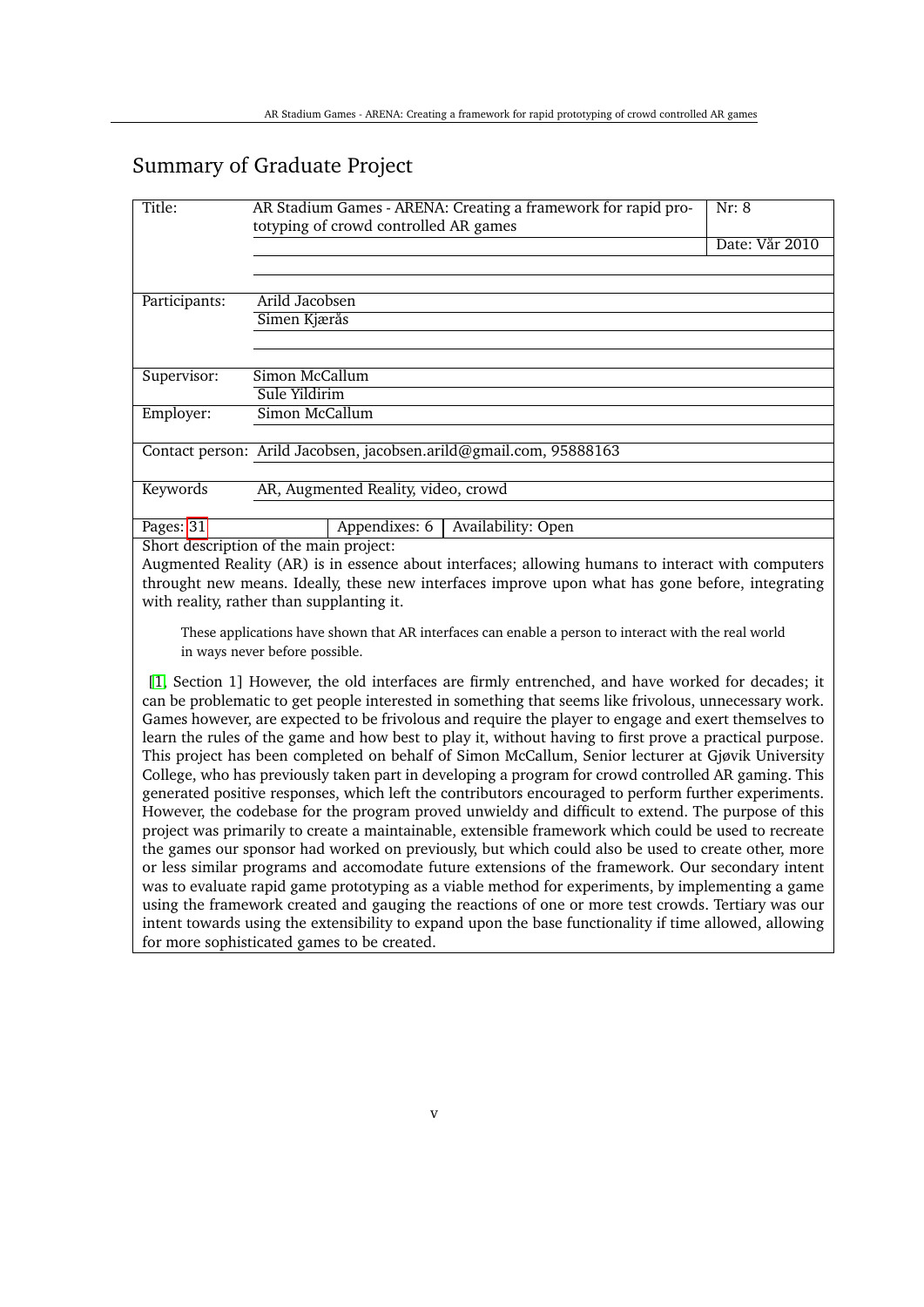# AR Stadium Games - ARENA: Creating a framework for rapid prototyping of crowd controlled AR games

Arild Jacobsen Simen Kjærås

2010/04/20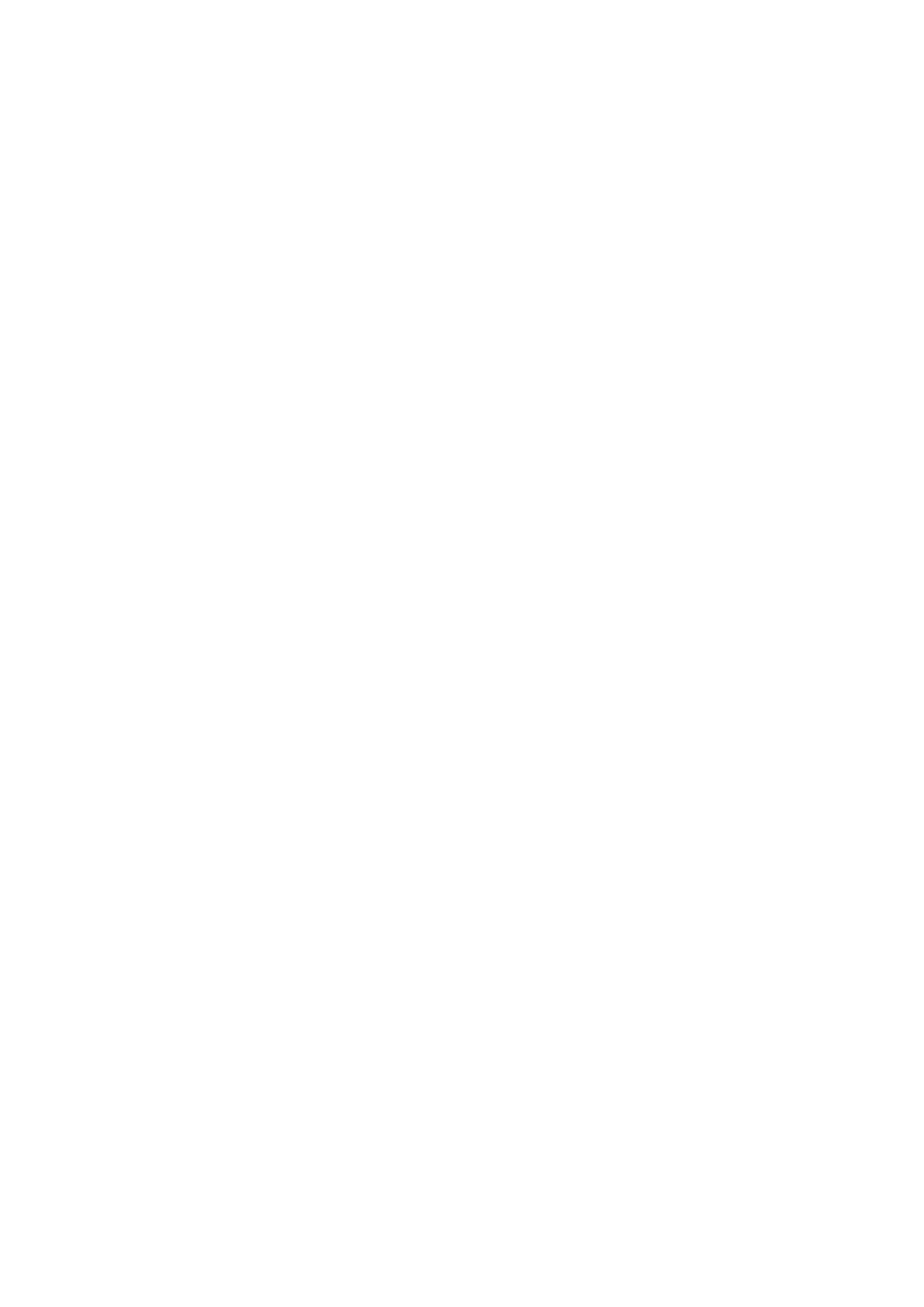## **1 Preface**

<span id="page-7-0"></span>We would like to extend our thanks to our sponsor and supervisor Simon McCallum, as well as the various people we have pestered into guinea-pig duty during the development.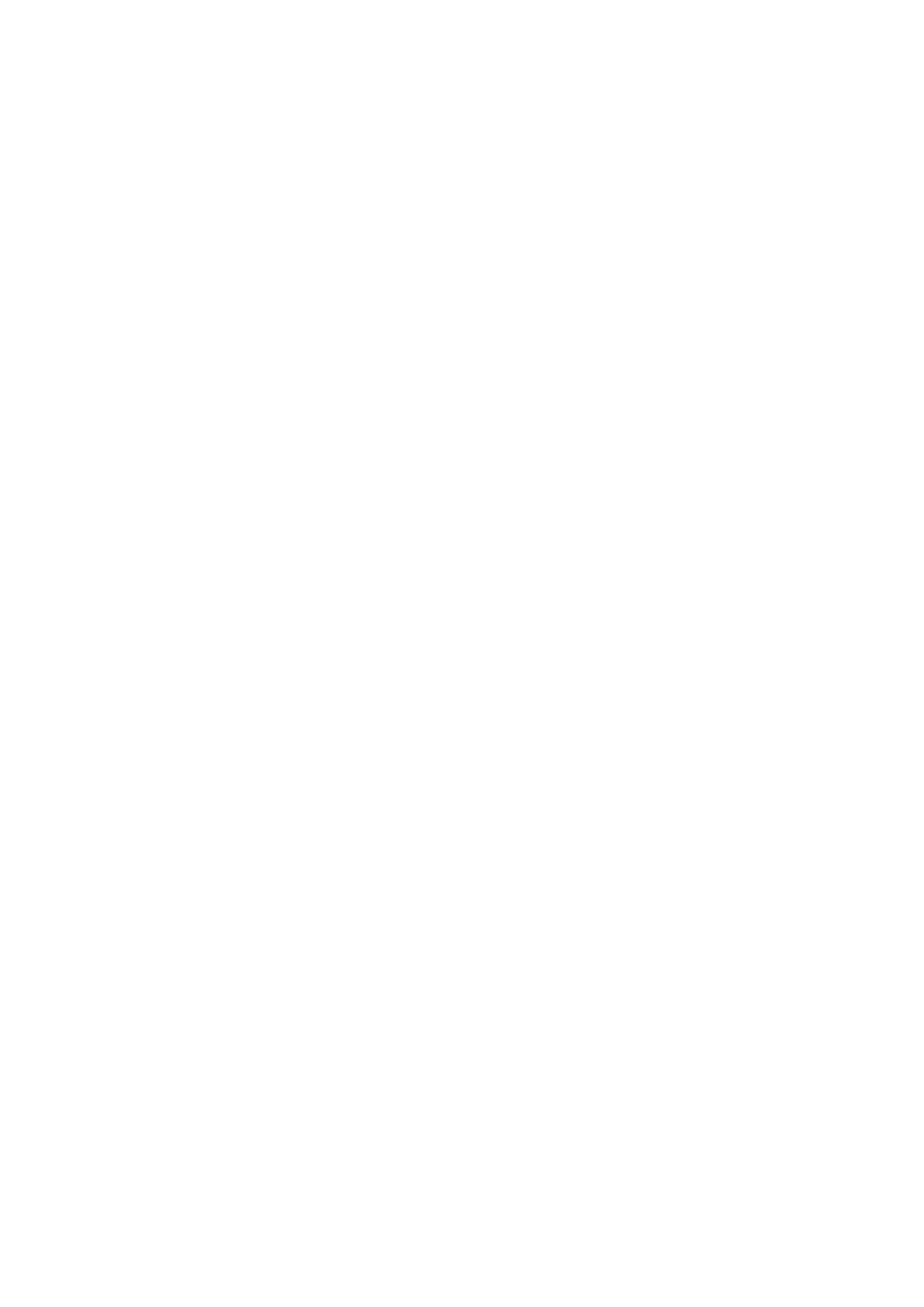### **Contents**

<span id="page-9-0"></span>

|    |     | 1                                                           |
|----|-----|-------------------------------------------------------------|
|    |     | $\mathbf 3$                                                 |
| 2  |     | 5                                                           |
|    | 2.1 | 6                                                           |
|    | 2.2 | 7                                                           |
| 3  |     | 9                                                           |
|    | 3.1 | 9                                                           |
|    | 3.2 | 9                                                           |
|    | 3.3 | 10                                                          |
|    | 3.4 | 13                                                          |
|    | 3.5 | 17                                                          |
| 4  |     | 19                                                          |
|    |     | 19                                                          |
|    |     | 19<br>4.1.1                                                 |
|    |     | 22<br>4.1.2                                                 |
|    | 4.2 | 24                                                          |
|    | 4.3 | 24                                                          |
|    | 4.4 | 26                                                          |
|    |     | 4.4.1<br>26                                                 |
|    |     | 4.4.2<br>26                                                 |
|    |     | Subjective experience of the Bachelor thesis<br>26<br>4.4.3 |
| 5. |     | 27                                                          |
|    |     | 27                                                          |
|    |     | 29                                                          |
|    |     | 31                                                          |
| B  |     | 33                                                          |
| C. | Log | 37                                                          |
|    |     | 37                                                          |
|    |     | 37                                                          |
|    |     | 37                                                          |
|    |     | C.2.1<br>37                                                 |
|    |     | C.2.2<br>38                                                 |
|    |     | C.2.3<br>38                                                 |
|    |     | C.2.4<br>39                                                 |
|    |     | C.2.5<br>40<br>28.01                                        |
|    |     | C.2.6<br>04.02<br>40                                        |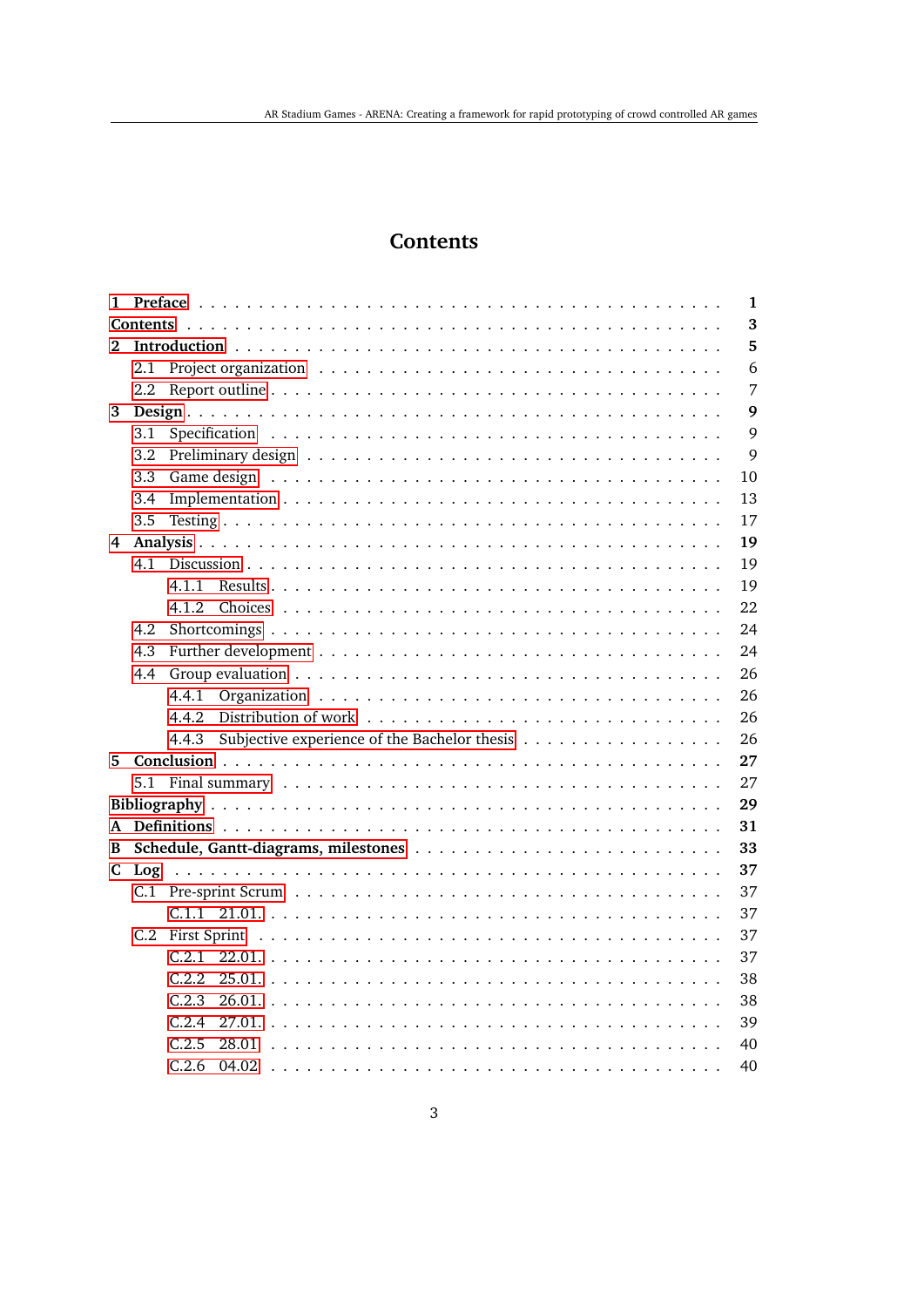| C.3 |                  |                                                                                                                         | 40 |
|-----|------------------|-------------------------------------------------------------------------------------------------------------------------|----|
|     | C.3.1<br>05.02   |                                                                                                                         | 41 |
|     | C.3.2<br>08.02   |                                                                                                                         | 41 |
|     | C.3.3            |                                                                                                                         | 41 |
|     | C.3.4<br>10.02   |                                                                                                                         | 41 |
|     | C.3.5<br>11.02   |                                                                                                                         | 42 |
|     | C.3.6<br>12.02   |                                                                                                                         | 42 |
|     | C.3.7<br>16.02   |                                                                                                                         | 43 |
|     | C.3.8<br>17.02   |                                                                                                                         | 43 |
|     | C.3.9<br>18.02   |                                                                                                                         | 43 |
| C.4 |                  |                                                                                                                         | 43 |
|     | C.4.1<br>19.02   |                                                                                                                         | 44 |
|     | C.4.2<br>22.02   |                                                                                                                         | 44 |
|     | C.4.3<br>23.02   |                                                                                                                         | 44 |
|     | C.4.4<br>24.02   |                                                                                                                         | 45 |
|     | C.4.5<br>25.02   |                                                                                                                         | 45 |
|     | C.4.6<br>26.02   |                                                                                                                         | 45 |
|     | C.4.7<br>01.03   |                                                                                                                         | 46 |
|     | C.4.8<br>02.03   |                                                                                                                         | 46 |
|     | C.4.9<br>03.03   |                                                                                                                         | 46 |
|     | C.4.10 04.03     |                                                                                                                         | 46 |
|     | C.4.11 05.03     |                                                                                                                         | 46 |
| C.5 | Fourth sprint    |                                                                                                                         | 46 |
|     | $C.5.1$ 08.03    |                                                                                                                         | 47 |
|     | C.5.2<br>09.03   |                                                                                                                         | 47 |
|     | C.5.3<br>10.03   |                                                                                                                         | 47 |
|     | C.5.4<br>11.03   |                                                                                                                         | 48 |
|     | C.5.5<br>12.03   |                                                                                                                         | 48 |
|     | C.5.6<br>15.03   |                                                                                                                         | 48 |
|     | C.5.7<br>16.03   |                                                                                                                         | 48 |
|     | C.5.8<br>17.03   |                                                                                                                         | 49 |
|     | C.5.9<br>18.03   |                                                                                                                         | 49 |
|     | C.6 Fifth sprint |                                                                                                                         | 49 |
|     | C.6.1<br>19.03   |                                                                                                                         | 50 |
|     | C.6.2<br>22.03   |                                                                                                                         | 50 |
|     | C.6.3<br>23.03   |                                                                                                                         | 50 |
|     | C.6.4<br>24.03   | <u> 1990 - Johann Johann Stoff, market fan de Amerikaanske kommunister op de Amerikaanske kommunister op de Amerika</u> | 50 |
|     | C.6.5<br>25.03   | $\sim$ $\sim$                                                                                                           | 51 |
|     | C.6.6<br>26.03   |                                                                                                                         | 51 |
|     | C.6.7<br>29.03   |                                                                                                                         | 51 |
|     | C.6.8<br>30.03   |                                                                                                                         | 51 |
|     | $C.6.9$ 31.03    |                                                                                                                         | 52 |
|     |                  |                                                                                                                         |    |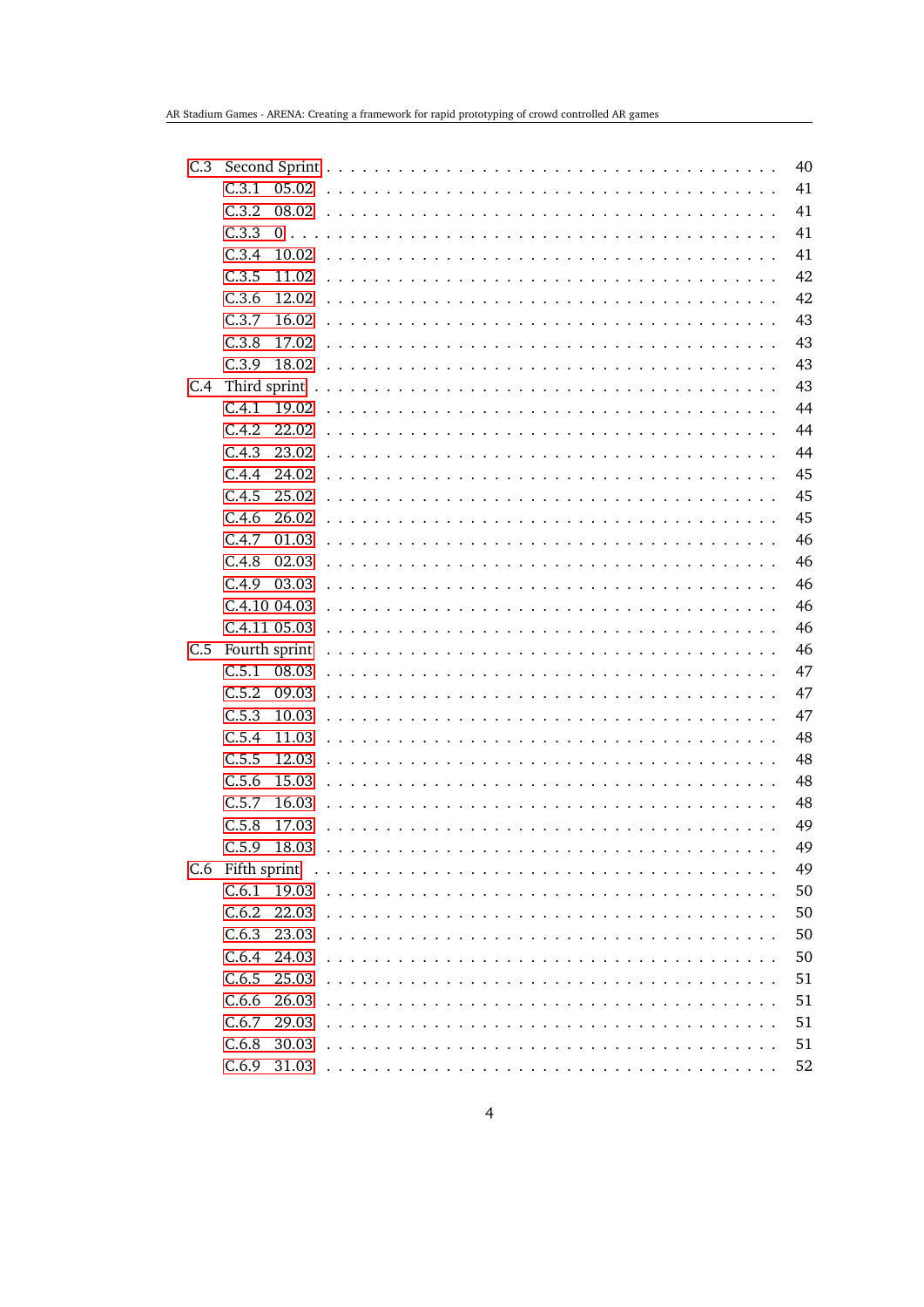|   |     |       |              |  |  |  |  |  |  |  |  |  |  |  |  | 52 |
|---|-----|-------|--------------|--|--|--|--|--|--|--|--|--|--|--|--|----|
|   |     |       |              |  |  |  |  |  |  |  |  |  |  |  |  | 52 |
|   |     |       |              |  |  |  |  |  |  |  |  |  |  |  |  | 52 |
|   |     |       | C.6.1308.04  |  |  |  |  |  |  |  |  |  |  |  |  | 53 |
|   |     |       | C.6.1409.04  |  |  |  |  |  |  |  |  |  |  |  |  | 53 |
|   | C.7 |       |              |  |  |  |  |  |  |  |  |  |  |  |  | 53 |
|   |     | C.7.1 |              |  |  |  |  |  |  |  |  |  |  |  |  | 53 |
|   |     | C.7.2 | 13.04        |  |  |  |  |  |  |  |  |  |  |  |  | 54 |
|   |     | C.7.3 | 14.04        |  |  |  |  |  |  |  |  |  |  |  |  | 54 |
|   |     | C.7.4 | 15.04        |  |  |  |  |  |  |  |  |  |  |  |  | 54 |
|   |     | C.7.5 | 16.04        |  |  |  |  |  |  |  |  |  |  |  |  | 54 |
|   |     | C.7.6 | 19.04        |  |  |  |  |  |  |  |  |  |  |  |  | 54 |
|   |     |       |              |  |  |  |  |  |  |  |  |  |  |  |  | 55 |
|   |     | C.8.1 |              |  |  |  |  |  |  |  |  |  |  |  |  | 55 |
|   |     | C.8.2 |              |  |  |  |  |  |  |  |  |  |  |  |  | 55 |
|   |     | C.8.3 | 22.04        |  |  |  |  |  |  |  |  |  |  |  |  | 56 |
|   |     | C.8.4 | 23.04        |  |  |  |  |  |  |  |  |  |  |  |  | 56 |
|   |     | C.8.5 | 26.04        |  |  |  |  |  |  |  |  |  |  |  |  | 57 |
|   |     | C.8.6 | 27.04        |  |  |  |  |  |  |  |  |  |  |  |  | 57 |
|   |     | C.8.7 | 28.04        |  |  |  |  |  |  |  |  |  |  |  |  | 57 |
|   |     | C.8.8 | 29.04        |  |  |  |  |  |  |  |  |  |  |  |  | 58 |
|   |     | C.8.9 | 30.04        |  |  |  |  |  |  |  |  |  |  |  |  | 58 |
|   |     |       | C.8.10 03.05 |  |  |  |  |  |  |  |  |  |  |  |  | 58 |
|   |     |       | C.8.11 04.05 |  |  |  |  |  |  |  |  |  |  |  |  | 58 |
|   | C.9 |       |              |  |  |  |  |  |  |  |  |  |  |  |  | 58 |
| D |     |       |              |  |  |  |  |  |  |  |  |  |  |  |  | 59 |
| Е |     |       |              |  |  |  |  |  |  |  |  |  |  |  |  | 65 |
|   | E.1 |       |              |  |  |  |  |  |  |  |  |  |  |  |  | 65 |
|   | E.2 |       |              |  |  |  |  |  |  |  |  |  |  |  |  | 66 |
|   | E.3 |       |              |  |  |  |  |  |  |  |  |  |  |  |  | 68 |
| F |     |       |              |  |  |  |  |  |  |  |  |  |  |  |  | 69 |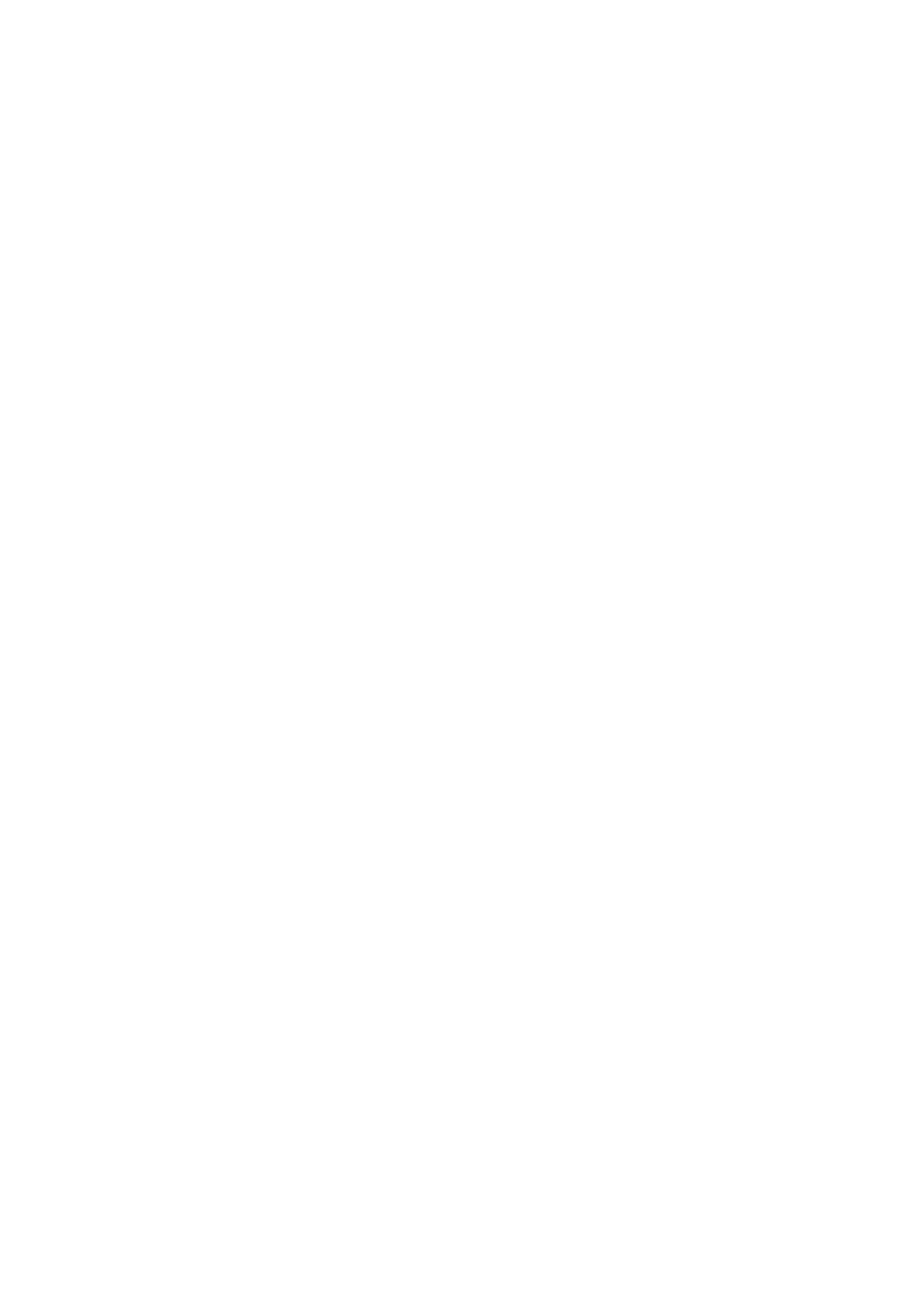### **2 Introduction**

<span id="page-13-0"></span>Although Augmented Reality as a concept has been around for decades, and the ideas from which it arose can be traced back however far you would care to argue for, the use of AR as a serious tool is still in its infancy. Although it is difficult to find a definitive history of AR technology, it is even more difficult to deny that the use of and interest in AR has grown considerably the last decade, and in the past few years has been noticed by a much wider audience.

The concept of audience-interactive entertainment can also be traced into the mists of history. Even the meaning relevant to this project, using digital equipment to facilitate entertainment that an audience can directly control or at least affect, goes back surprisingly far: Maynes-Aminzade, Pausch and Seitz mentions that there had been little development in the field since Cinematrix launched in 1991 [\[2,](#page-37-2) Section 1], then go on to attempt to improve on the idea. About a decade later, Sieber, McCallum and Wyvill set out to prove the concept again [\[3\]](#page-37-3). Given that at least two papers before us as well as Cinematrix, a decade earlier again, have proven that it is entirely possible to provide this manner of crowd-controlled entertainment, our purpose is not to prove this again, but rather to provide the means for others to continue that work.

There are several reasons that led us to decide on this subject as the focus for our project. For one, the topic of AR is of great interest to us, not only because we believe it may well grow to be an important element in future IT-applications, but because the field is full of interesting challenges. In addition to the various aspects of image analysis inherent in video-based AR, the most common form of AR, there is the challenge of designing applications quite unlike what is considered normal.

Quite apart from the challenges, we were also genuinely interested in the *BallBouncer* project, having experienced some of the games personally, and as such had an interest in seeing it developed further. Not only the BallBouncer itself, but the general concept of crowd-controlled games is one which we both wish to see further work on and would be interested in being personally involved in. Both AR and Crowd Games contend with established paradigms, and as such, a program which facilitates experimentation with one or both concepts seems a worthy project.

Starner et al. claims that games are an excellent way of prototyping and testing new interaction technologies[\[4,](#page-37-4) Section 1], because games are about play, and play is all about experimenting and learning. The Nintendo Wii is an excellent example of how willing people are to experiment if it is in the name of entertainment. As both Sony and Microsoft develop their own alternate interaction technologies, it does not seem presumptuous to claim that the atmosphere is ready for new modes of play. If people are willing to accept new technology in a game and experiment, we are provided with excellent data about how it is perceived and used.

Our project had the benefit of being rather clearly defined from the start, at least as far as the desired results. Our sponsor had a working program [\[3\]](#page-37-3), and he wanted the functionality duplicated, but the code that achieved said functionality improved upon. Our task then was to replicate the results of a known program while keeping scrupulously to good coding standards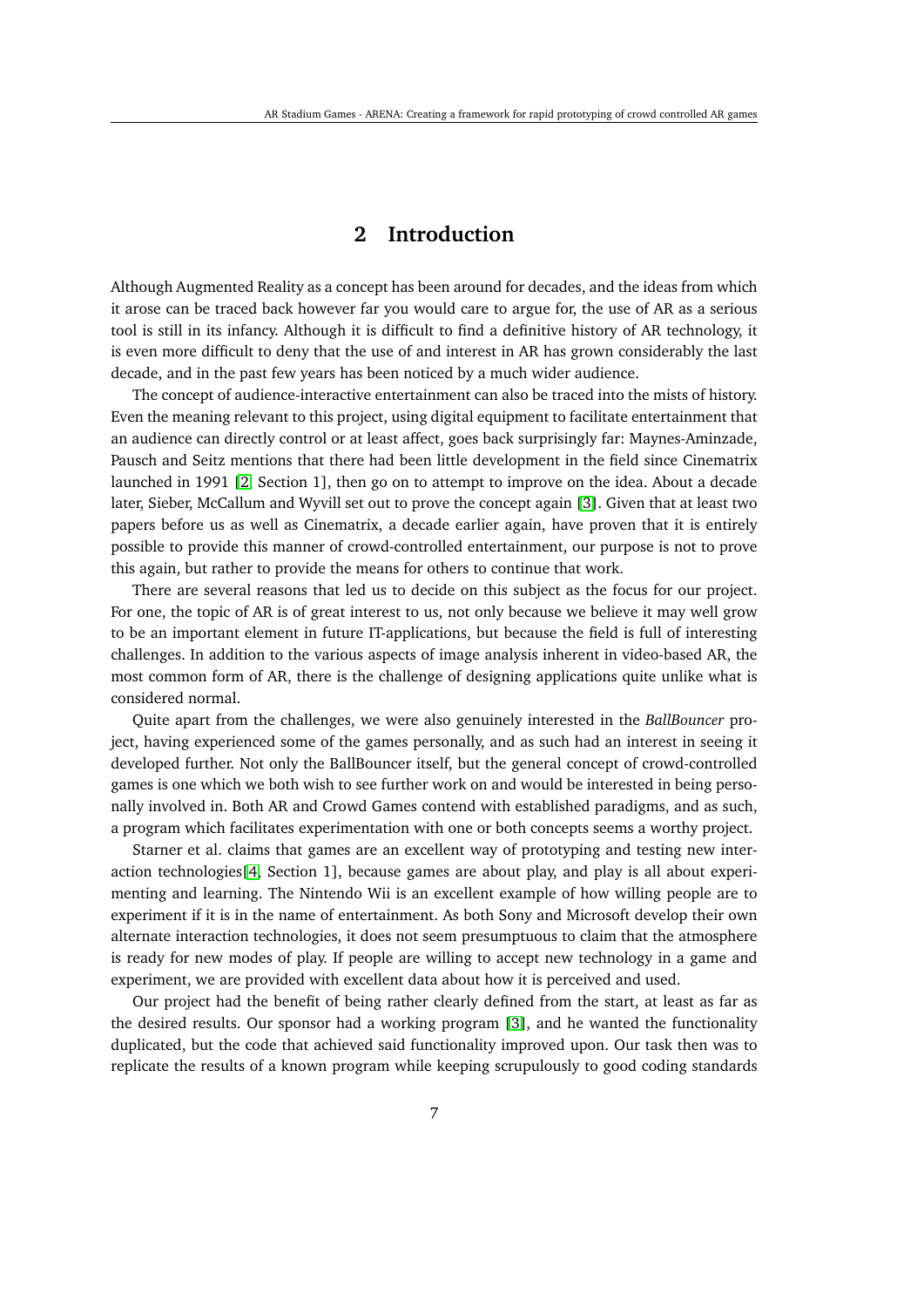for maintainability and extensibility.

However, there were three target audiences to consider in our task. First there is the sponsor, for whom we were to produce a good codebase to build future extensions to the project upon. Second there is the audiences who will use the games or other applications produced from this framework; unless they are satisfied, the purpose falls flat. Thirdly, as this is an academic project, we should produce some theoretical insight into the subject matter. Thus, while the program resulting from this work is an important part of the project, we also had to continually evaluate the quality of the code we produced from the standpoint of a future developer, and lastly consider the purpose and role such a program might serve. In short, we had to balance what we did with the how and the why of it.

Much of this project was a new experience for both of us. Neither had used Linux extensively before, and both had only a passing knowledge of Eclipse. We had expected that debugging in Eclipse would be easier than it turned out.

We used a sizeable collection of libraries, most of which were unfamiliar to us, and as such required time spent to familiarize ourselves with them. We had both enountered ODE earlier, and thus had a pretty good idea what use it could be put to. OSG was something completely new for us both, and more than once we found that the functionality we wanted, and had started writing, was already present there. The video libraries we used, ARToolKit and FFmpeg, were complex and underdocumented, while POSIX threads were not hard to understand, but their use felt archaic. Boost, however was a breath of fresh air. Well-documented, easy to understand, and producing easily readable and maintainable code.

### <span id="page-14-0"></span>**2.1 Project organization**

During this project, we employed an Agile software development methodology, called Scrum. The choice of methodology was based largely on the small size of our team, but also on the expectation that given the size and complexity of the project, we will meet with several unforeseen issues. Unfortunately, due to the fact that we only had two programmers, and could not spare one to act in a purely administratory role, we had to forgo having a Scrum Master, which would have been the norm when using Scrum. We also deviated from the two-week Sprint cycles at times, at times due to planned exceptions, such as immediately following a milestone, at other times due to unforeseen issues such as illness.

Apart from the two team members, there were two members of faculty who were involved in our project. Sule Yildirim initially served as supervisor, and we intended her to partially fill the vacant role of SCRUM master. Simon McCallum served as sponsor, and after a period of some confusion, came to fill the role of project supervisor as well.

We made use of a Subversion revision control system, both to coordinate our coding efforts and to provide a backup of the current and previous versions of the program. We adhered strictly to the principle of only comitting working builds to the repository, so as not to impede the progress of the other team member, and so that we would have a working version available for demonstration at all times. We also commented all code according to predetermined standards, while keeping the code as self-explanatory as possible.

We held our Scrum-meetings every day at 10:00, to review the progress during the previous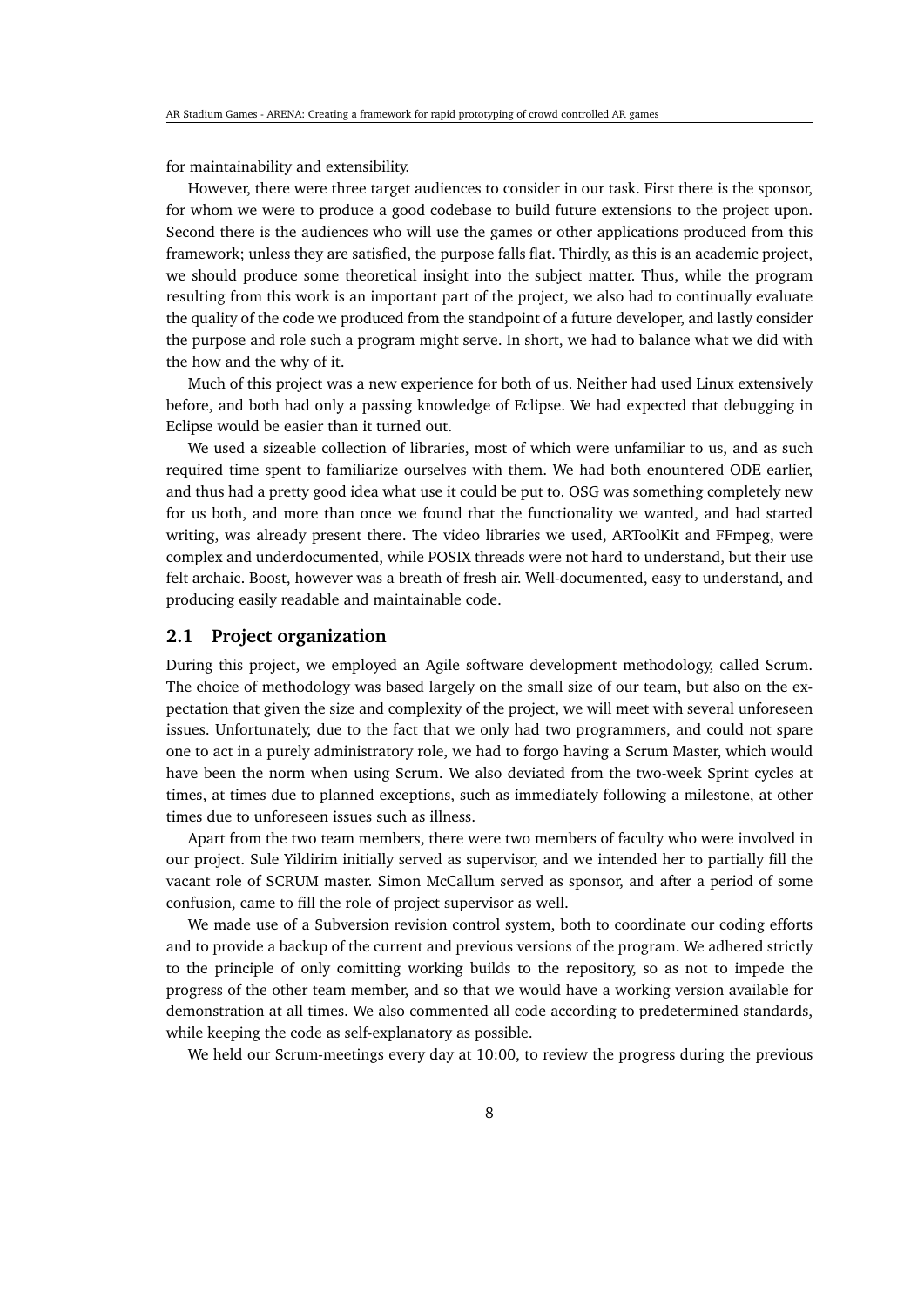session and to plan what needed to be addressed during the coming session. The Sprint meetings were held. At these meetings we reviewed whether we'd accomplished what was planned for the preceding two-week Sprint cycle, discussed how we could adjust our work process to better accomplish our goals in the next cycle and planned the work to be done during the following Sprint cycle. We also created a Gantt-diagram for each Sprint, illustrating our intended course for the following cycle. No milestones were planned within these cycles. Instead, milestones were set in the overall plan, and provided goals to work towards.

We maintained a log for the Scrum and Sprint meetings, which was accessible to the project coordinator and sponsor as well as each team member. The log has been included in appendix [C.](#page--1-1) We intended for the project supervisor to attend the Sprint meetings which would then serve simultaneously as status meetings; however, due to some confusion as to her role, Sule Yildirim was phased out during the project, and eventually Simon McCallum was phased in, to serve as supervisor as well as sponsor. Because of this, a large part of our development lacked both a supervisor and a Scrum Master, given that we had intended for the supervisor to fill that role. Nonetheless, we kept to the principle of making the larger decisions during these Sprint meetings, allowing for detail decisions to be made during the daily work.

### <span id="page-15-0"></span>**2.2 Report outline**

This report consists of four main parts following this introduction. First, we have a section for Design, where we elaborate on the the constraints shaping our design, the choices made during the preliminary phase and the reasoning behind them, which guided our continually developing design throughout the project. Second comes Implementation, which details the process of creating the program; how we went about it, tools used, problems encountered and changes made during this phase, as well as the reasons and reasoning respectively responsible. Following that is the chapter Analysis, where we discuss what we did and what we did not, what we could have done and what we should have done, as well as what could still be done. The main topic is the results and our deliberations about those. We will also delve into such failures as arose during the process, as well as considering possible further developments and projects based on our work. And of course, here as well, we will delve into causes. Closing the chapter will be our evaluation of ourselves, our organisational efforts and our experience of the enterprise. Finally we have Conclusion, which (quite concisely) covers the conclusions we draw from our work.

There is a plethora of technical terms and acronyms used in this report, all of which are listed and explained in appendix [A.](#page--1-1)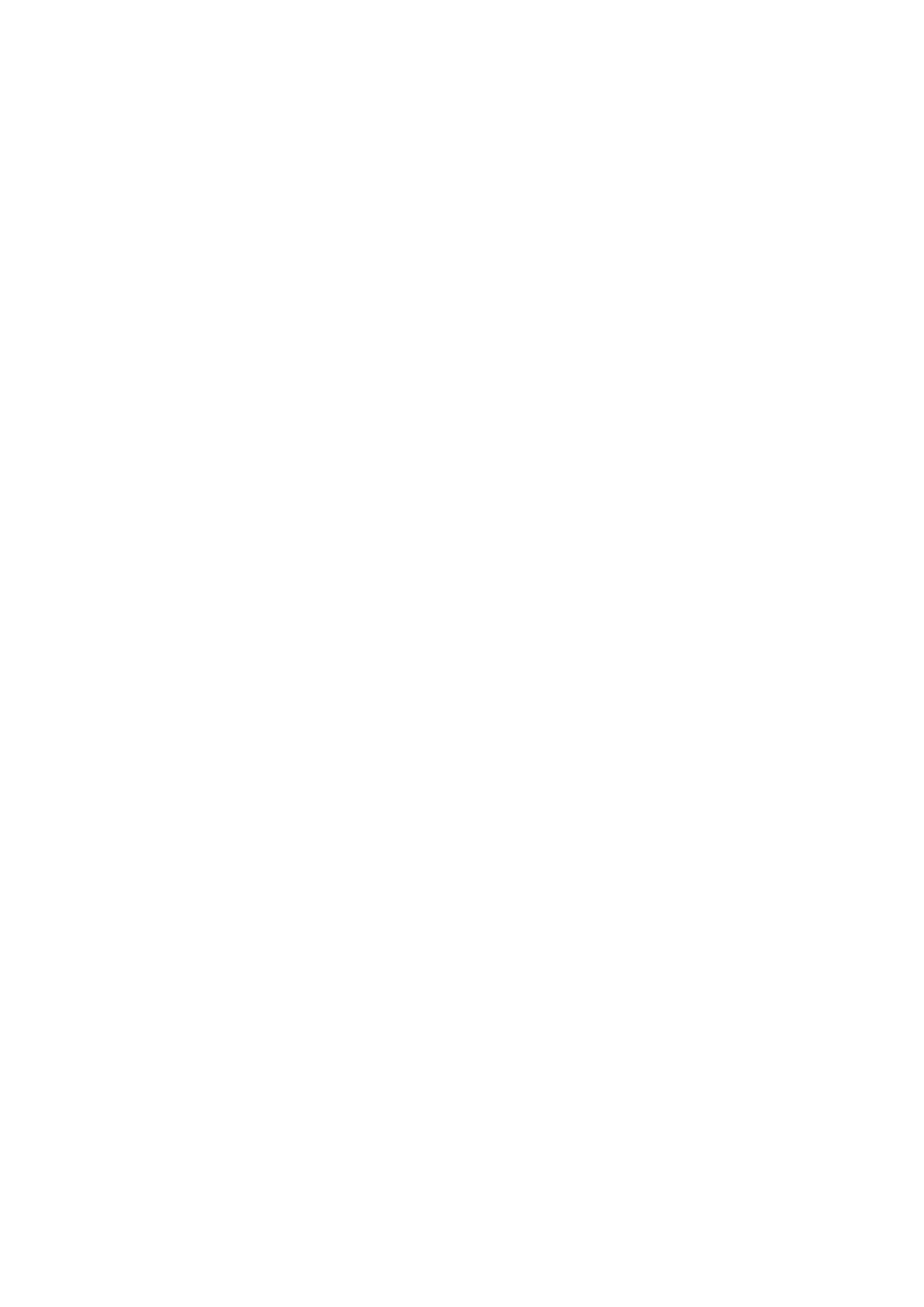### **3 Design**

<span id="page-17-0"></span>The design of a computer program can be, as those who have any experience with the process will know, a highly complex process. There is software compatibility, hardware compatibility, resource requirements as well as myriad usability requirements. However, the design of AR applications, as well as Crowd Games, has not been as extensively analyzed and the design of these applications is thus guided largely by technical considerations. Furthermore, we primarily produced a framework, which would be used only by programmers to create applications. Those applications might need a degree of user-friendliness, but our main consideration was producing code which would ease the work of such programmers, while still keeping to our technical constraints.

### <span id="page-17-1"></span>**3.1 Specification**

Our specification was somewhat out of the ordinary in that we had a working program, whose functionality we sought to ape, without there necessarily being any similarity in the code producing the results. There were however some additional specifications to consider, and these were arrived at through meetings with our sponsor. As mentioned in Section [2.1,](#page-14-0) we were working under an AGILE methodology, and as a result no final design document was produced; AGILE methods rely on continual communication more than rigid design documents. As such, the main specifications were set and guided our rough design, and the details were continually evaluated during the work-process. We had contact with our sponsor throughout the project period, and the design was reevaluated multiple times by discussing current functionality and what changes or additions should be done, on occasion resulting in significant alterations.

### <span id="page-17-2"></span>**3.2 Preliminary design**

Even though our design was intended to be fluid to allow for changes during the project, there were certain technical limitations we had to take into account, as well as some restrictions set by our sponsor at the inception of the project. Notably the concept of a flexible framework: the main purpose of the project was after all not to replicate previous efforts, but to create an improved replacement. A few guiding principles were established in the preliminary design phases, which would guide all decisions made at later stages:

- Easy to extend
	- The base framework should provide the basis for further work. This guided the decision to keep the code highly modular.
- Easy to maintain
	- The intent for the project is to produce code that will be used by other programmers to create applications. As such, it must be easy to read and understand what the code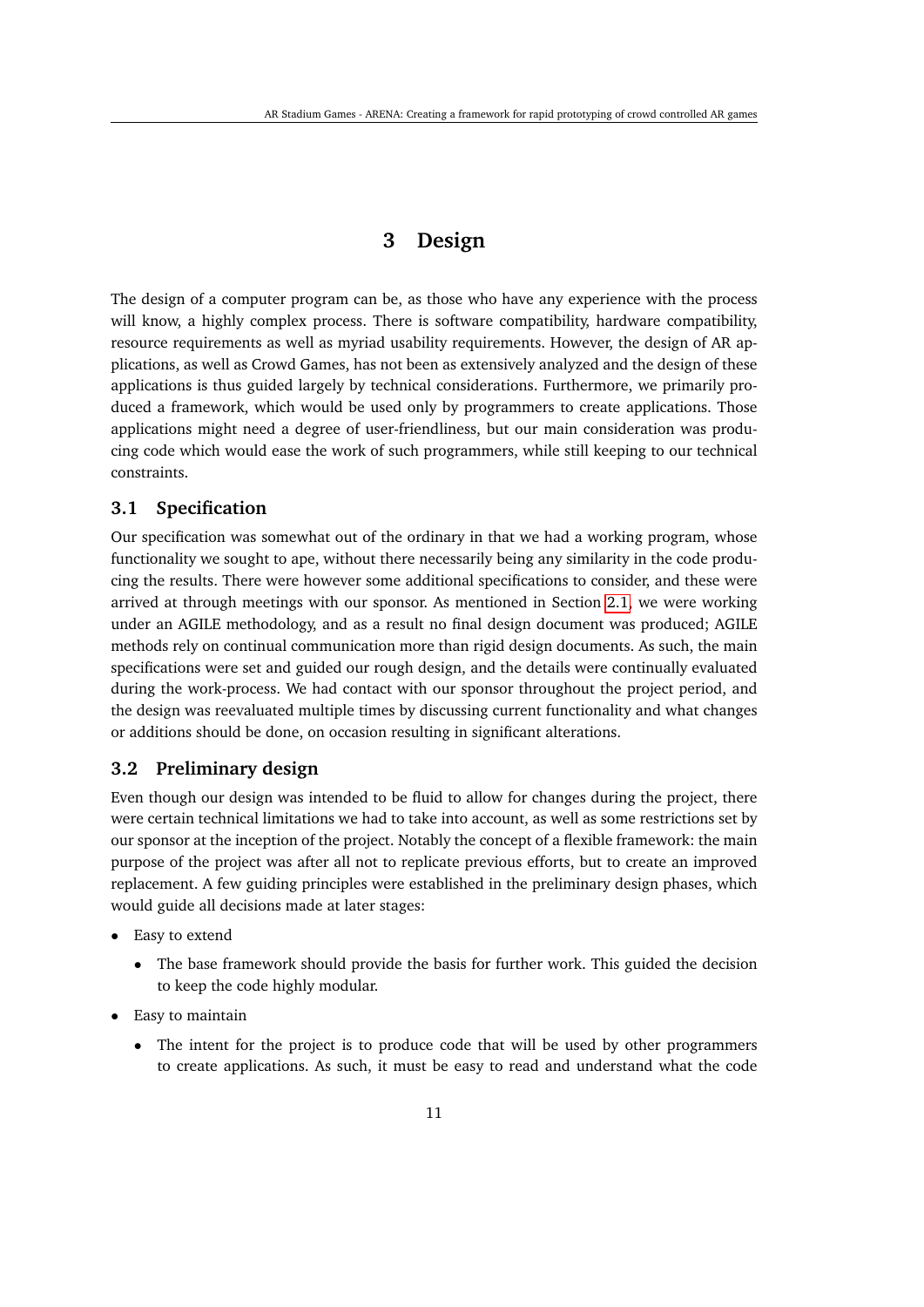does and why it does it. This is often referred to as maintainability in programming; the ease with which a programmer who was not involved in the creation of the code can understand and update (or indeed change) it. This guided our creation of strict coding and commenting standards (see appendix [E](#page--1-1) ).

- Use FOSS
	- By restricting our use of libraries to Free/Open-Source Software, any subsequent project based on extending the framework will be unhindered by legal issues. This guided, quite logically, our choice of libraries in creating the framework.
- Natural interaction
	- One of the main tenets for good AR applications is that the interaction between real objects (e.g. the players) and virtual objects should seem natural and obvious to the user [\[2,](#page-37-2) Section 5.1]. This was central when during the phases where we wrote the code for acquiring input from a video stream and modelling the behaviour of the virtual objects.

Some additional technical restrictions were also imposed, which constrained, rather than guided our design choices. First is the environment in which the application would run. Ideally, the application should run comfortably on an unexceptional laptop computer, using a Linux OS. The setup should not require more in the way of additional equipment than a fairly average camera, as could be connected via USB or FireWire. This was expanded upon during later meetings to require that the program would instead make use of any generic videostream, regardless of its source, amonsgt other things opening up for the possibility to have video streamed from a remote location over a network.

The resolution of the video stream was also a relevant concern, as the resolution is directly related to the amount of processing power necessary to perform the necessary operations. However, nor could the program perform its job well given too coarse a resolution, since the information required to make an application usable could then turn out to be too fine-grained to detect. The required resolution varies depending on the application and the physical proportions where the application is to be used. The further away from the camera an audience is, the higher the lower limit of resolution needed to detect their movement, whereas the available computing power, which varies depending on the machine used to run the application, sets the upper limit on the resolution that can be computed at an acceptable rate.

After considering this for some time, the conclusion was that the only sensible approach would be to define test parameters which we would hold to during the production; guided in part by the experience from our sponsor from *BallBouncer* [\[3\]](#page-37-3), and in part by the available hardware, the requirements were that the laptops we used for working on the project should be able to run the program at a rate of 30 frames per second at the least, using a video stream resolution of 800 by 600 pixels.

#### <span id="page-18-0"></span>**3.3 Game design**

During the course of the project we also had occasion to design a game to be implemented using our framework. Though the time-constraints foreshortened this design phase considerably, we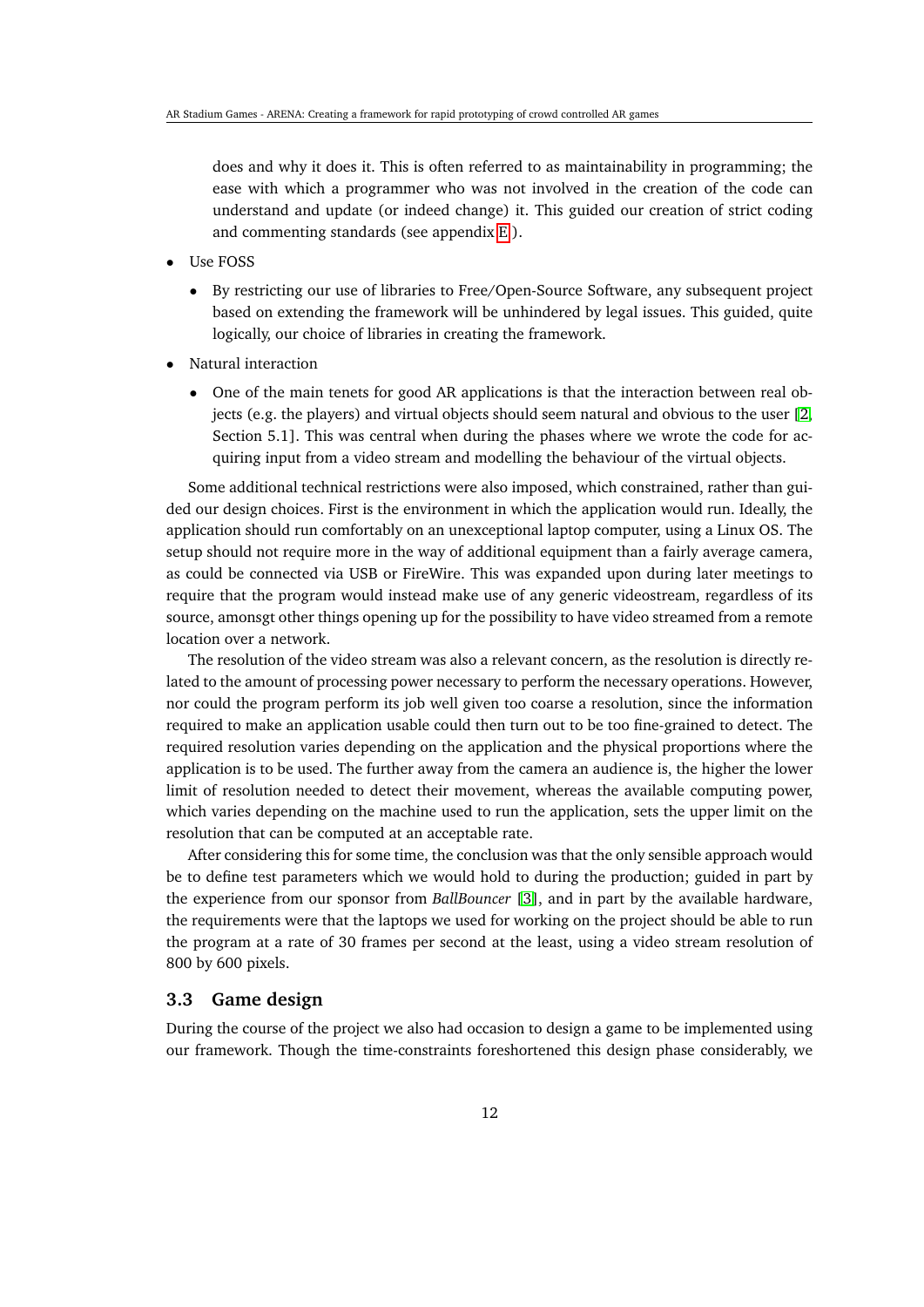have arrived at some guiding principles in general for creating such games, which we attempted to employ in our demonstration game. Though it is certainly possible to create a game using this framework which follows an entirely different approach to its design, we based our design approach on the experience gathered from the previous iteration [\[3\]](#page-37-3), and other examples we could find that seemed relevant [\[2\]](#page-37-2), [\[5\]](#page-37-5).

Despite the game's primary role as a test of the framework, we wanted it to live up to certain standards. The quality of the framework is necessarily reflected in the quality of games it can produce, and unless the games produced could competently demonstrate special features of AR games, we would not prove that we had achieved the initial purpose of the project. The game we set out to create was intended to exemplify some of the possible strengths of an AR application. Three main criteria were defined for the game:

- <span id="page-19-1"></span>1. Casual Play should be voluntary; since the game is intended to be played by a random crowd of people, if some members of an audience do not want to play, they should not feel uncomfortable about it, nor should they be an obstruction to other players enjoying the game.
- <span id="page-19-0"></span>2. Simple Keeping the game simple was considered of paramount importance, for two reasons. One is that AR augments reality, which is already full of information we relate to, therefore it is sensible to keep any augmentation either simple, integrated or both. The second reason is that the intended use of the game was to have test audiences with little or no previous experience, at a moment's notice, which requires that both interactions and goals can be grasped quickly and easily.
	- As mentioned in [3.2](#page-17-2) above, good AR interaction is natural and intuitive. This would serve our purposes twofold by assisting test audiences in learning to play the game and in demonstrating the qualities outlined in *BallBouncer* [\[3,](#page-37-3) Section 2].
	- The purpose of keeping the game simple to grasp was not just to minimize frustration for those who would play regardless; we also achieved a very low threshold for joining in. Even those who might not otherwise be interested in playing might be enticed; thus providing more feedback, as well as feedback from a wider range of the audience (i.e. those less interested in new technology).
- 3. Engaging While the other two criteria deal with avoiding obstructions of the game experience, there must of course also be an engaging game experience for anyone to take an interest. We needed to define some simple game mechanic that would entertain a crowd at least for a middling period of time.

Taking our cue from the original *BallBouncer*, we found that Sieber, McCallum and Wyvill make several observations regarding the efficacy of various gametypes [\[3,](#page-37-3) Section 4], noting that the competetive bomb game seemed to produce the greatest activity in the audience. This meshed well with the results of Maynes-Aminzade, Pausch and Seitz [\[2,](#page-37-2) Section 5.3]:

With the beach ball, the lottery effect ("I might be next!") and the cheering or booing of one another fully engages all of the members of the audience

. Based on this, we decided to build a competetive game, and given that our main purpose was to prove we could emulate the games from *BallBouncer*, our game design was based on the bomb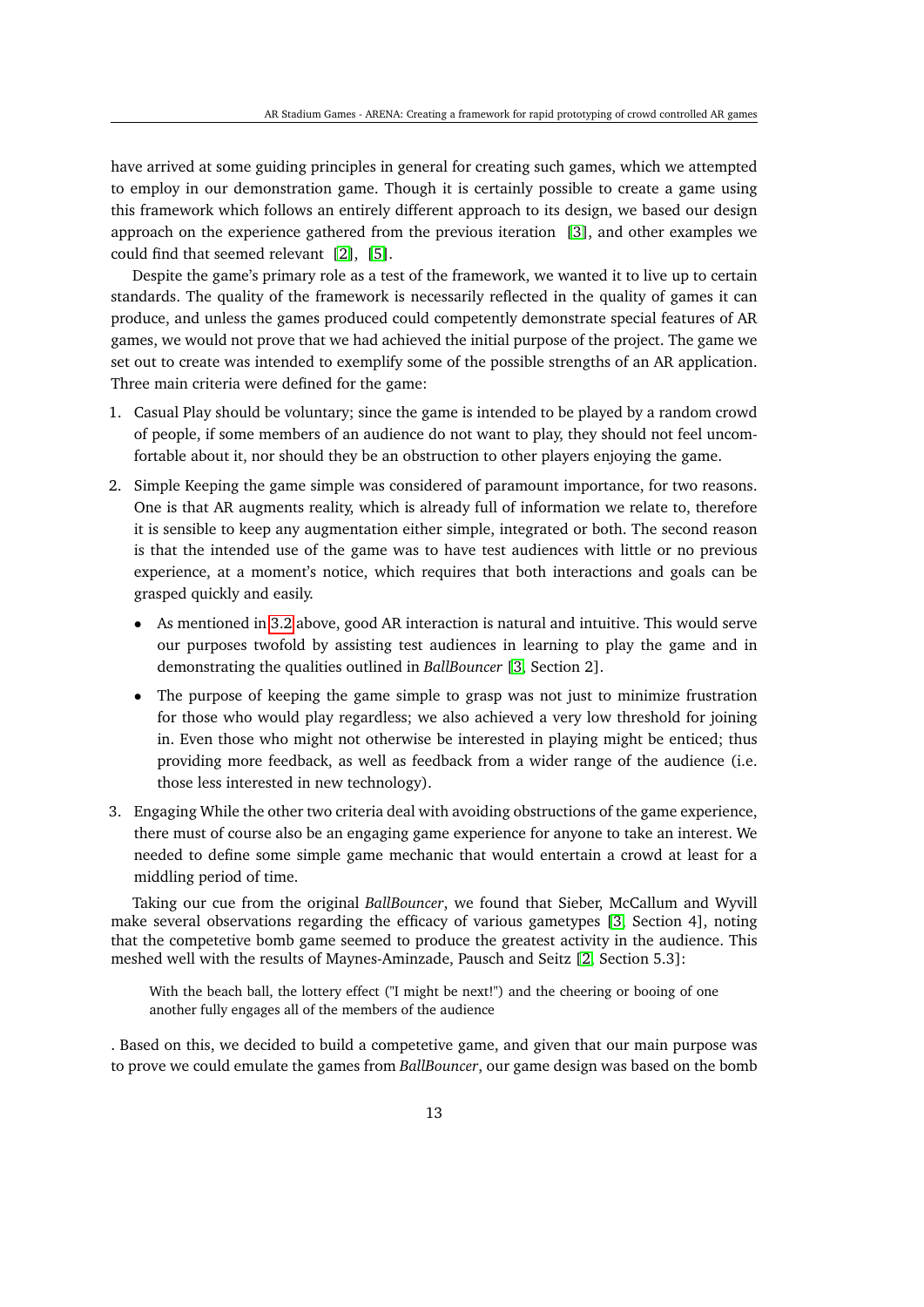game mentioned there [\[3,](#page-37-3) Section 2]. Jegers [\[5,](#page-37-5) Section 4.4] states

"Pervasive games should enable the players to easily pick up game play in a constantly ongoing

game and quickly get a picture of the current status in the game world"

. He reasons that this is necessary due to the time/place independent game play that is a hallmark of pervasive gaming making it prohibitively difficult to allow players to pause or save a game. Though the concept of Pervasive games is a different topic than AR games, they do share a common field in the design of unusual game mechanics due to their unusual nature. While our game was not to be place independent (each game session takes place in a static location), it was intended to be partially time independent. For it to be possible for players to walk into a game in progress, they necessarily need to be able to pick up on the current state quickly. Additionally, our intent to create a game which required no experience [\(2\)](#page-19-0), required that the interactions and goals are equally simple to grasp quickly.

Thus, the ideal of casual play [\(1\)](#page-19-1) is largely supported by the simplicity of design, in making it simple enough for players who walk into an already active game session to understand and join in. However, to allow for those members of an audience who do not wish to play, we rely largely on the elegant solution of teams. Not only is it an entirely sensible and obvious way to set up a game in these circumstances, it also means that the players are teams, not individuals. Each player is not important in him- or herself, importance is achieved as a part of a group, and as such the absence or lack of involvement of some audience members does not detract greatly from the overall team experience.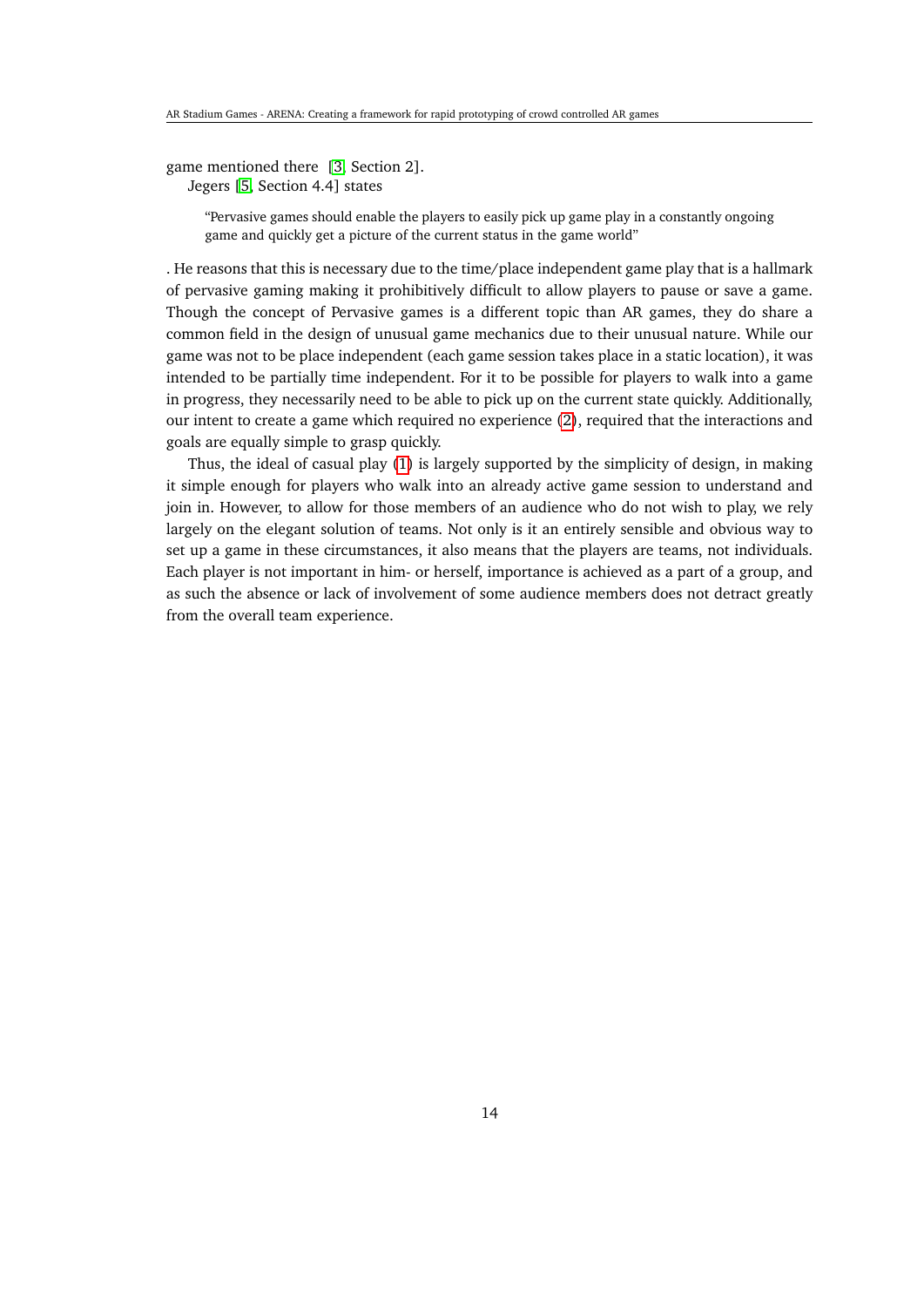### <span id="page-21-0"></span>**3.4 Implementation**

Our work was carried out on everyday laptops, running **Ubuntu** 9.04. The platform was chosen mostly because our client suggested it, but it was also interesting to us as we had not been using Linux much in the past. Linux offered a comprehensive collection of open-source tools for software development, a fact that was not overlooked. There were some hiccups, the most major of which was a broken kernel update on one computer, forcing a reinstall of the entire system.

In the bewildering ecosystem of programming tools for Linux, we chose to use **Eclipse** as our IDE. Eclipse is a powerful tool with most features we know from other IDEs, like Visual Studio. It is a cross-platform system, written in Java. We found it mostly pleasant to work with, with some unpolished areas, the most glaring of which was debugger integration. Or perhaps more correct, the lack of such. We were not able to get **GDB**, the GNU Debugger, to work with Eclipse, and this led to some cursing and unrest. After searching for solutions for a while, we decided we could live with the problem, and moved on. While breakpoints are handy, with some ingenuity one can do impressive things using only printf for debugging. We also tried using **DDD**, the Data Display Debugger. Perhaps with more experience in its use, it would have proven helpful for our task.

With GNU/Linux comes the impressive suite known as GCC - The GNU Gompiler Collection. It is a collection of Free/Open-Source compilers for many languages, the most interesting of which, for us, was **G++**, the GNU C++ compiler. It has proven to be a high-quality compiler and one of the pieces of our project that caused us no problems.

Our first task was to gather the required libraries and in some cases compile them to static library files. This wasted quite some time, as not all libraries wanted to compile. We found that several were easily accessible from Synaptic, the package manager in Ubuntu.

We set out with the goal of rewriting the original codebase piece by piece. As it turned out, the time required to understand the old code, in addition to the work of actually doing the aforementioned, would have taken significantly more time than implementing everything from scratch, as well as giving a less satisfying end product, so the latter approach was favored instead. We had greatly underestimated the helpfulness of the chosen libraries, and thus reached our first milestone way ahead of time. The other effect of using unfamiliar libraries was that most our carefully laid plans were thrown wayside, as they were incompatible with the way these libraries worked, and the approach of starting from scratch rather than refactoring old and unknown code.

For the graphics and window setup, we used OpenSceneGraph (OSG), an open-source scengraph available for free. For the physics simulation, Open Dynamics Engine (ODE), an opensource physics engine, was used. We created a simple class to unify OSG and ODE (Open Dynamics Engine). At this point, we encountered the problem that ODE by default is compiled with double-precision calculations, while OSG uses single-precision. We tried recompiling ODE to fit our needs, but this turned out to be more trouble than it was worth. We instead added some utility functions that take care of the conversions necessary for interoperability between the two libraries[.D](#page--1-1)

The project called for a graphical user interface. The nature of the application means its use would be output only - displaying scores, messages and possible game-enhancing overlays. Work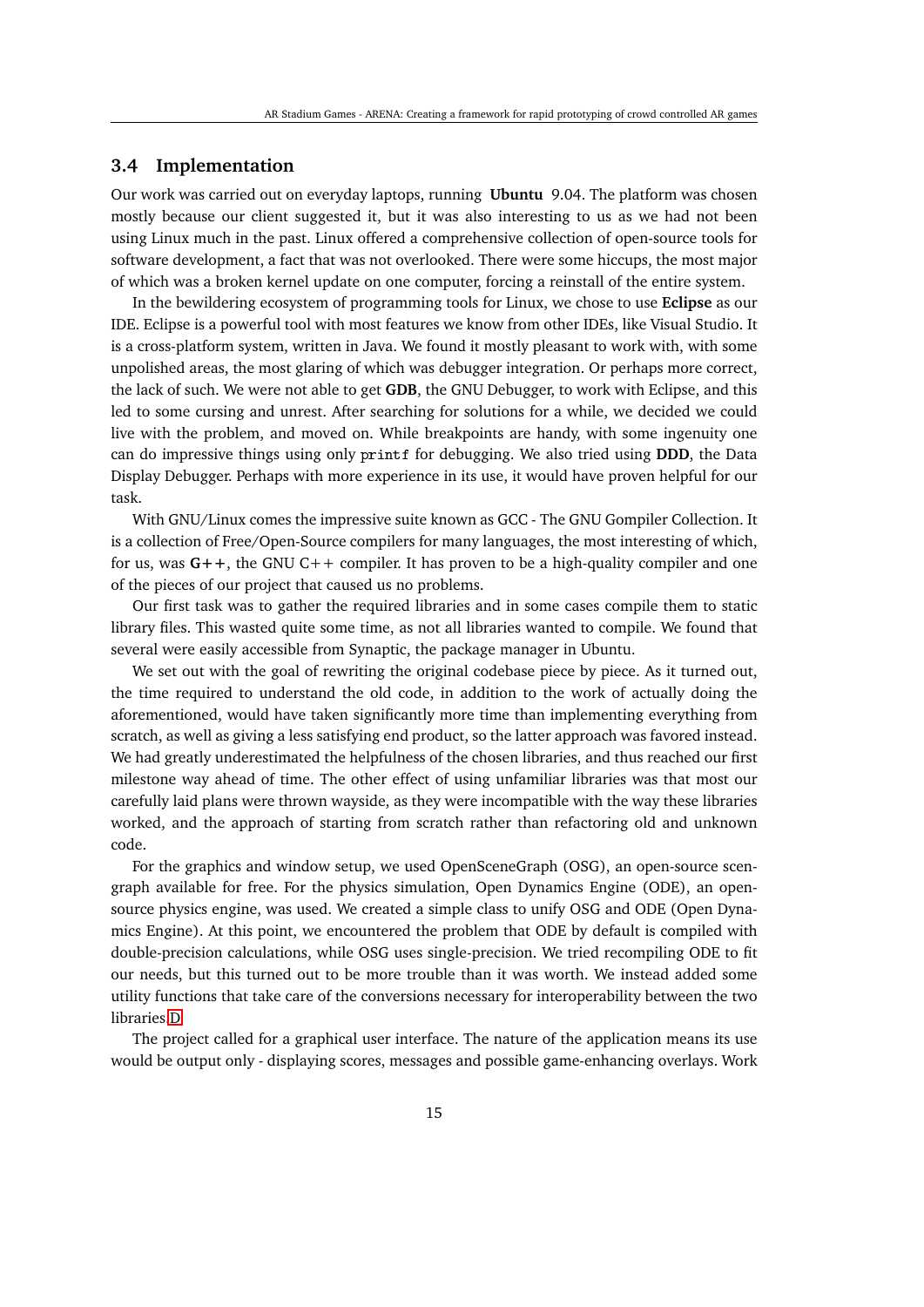was undertaken to provide classes that could display the necessary information, and it was soon after found that this functionality was already present in OSG's impressive hierarchy of classes. However, certain functionality was desired to be easier to access, and classes facilitating that were created.

It was early decided that the physical layout of the world in which our game was to take place, would be defined by settings stored in an XML file. Libxml was used for this purpos[eD,](#page--1-1) with utility functions added for ease of access to the kind of information we would use[.D](#page--1-1) libxml turned out to be very sensitive to misformed XPath queries, leading to a number of inexplicable bugs. These were luckily squashed with time.

The original plan called for using ARToolKit for video feeds. This seemed like a promising idea until we discovered that ARToolKit stubbornly refused to work. No example, nor other piece of code with ARToolKit, was able to display anything on the screen. After numerous recompiles and fiddling with settings, we abandonded this path, and chose instead to try and use FFmpeg. FFmpeg was slightly more cooperative, and after only a few days, we could play video files. Webcam support however, gleamed in the far distance, and would take a long time coming. As it turned out, supporting both webcams and video files seamlessly was impossible. Instead, the choice has been moved to the settings file, where it must be explicitly defined. Luckily, most applications would only ever use webcams, so configuration would mostly not be necessary. Following this, problems surfaced around the system for creating difference images from the last two frames. The problems were tracked down to some piece of shared memory, which was turned less shared to ameliorate the problem. At this point, finally, things worked as they should. All in all, almost a month was spent tracking down problems with the video feed, making it the single largest time sink in the project.

The application might take input from several sources, none of which necessarily is in sync with the others. This called for a multi-threaded approach. In hindsight, a message-passing architecture might have been more fitting than the shared-memory model we chose. We chose to use POSIX threads for this purpose, then at a later point replaced them with boost::thread, which is a cross-platform concurrency library. The reason for this change was a surge of problems believed to be related to threading. In the end we also found that boost::thread made for cleaner, more understandable code, and thus chose to keep the new system.

As the design panned out, it proved necessary to organize the threading better, and a thread manager was created. It takes care to kill all threads when they are no longer needed, and makes sure threads are around as long as other threads need them to be. It also proved useful for debugging, as output could then refer to threads by their function, not just their OS-given id.

The application's ability to use several input sources was designed for three reasons:

First, this could give the application a further multiplayer dimension, allowing one to stream video from a different location and thus play against people not present.

Second, one might choose to use a low-resolution camera for the movement source, to ease processing, and a higher-resolution camera for displayed data. This would lower the processing power needed, while increasing visual quality. The loss in movement precision is negligible.

Third, using several input sources for movement would make more complex movement detection possible, like detecting the depth at which movement occurs. This would then use the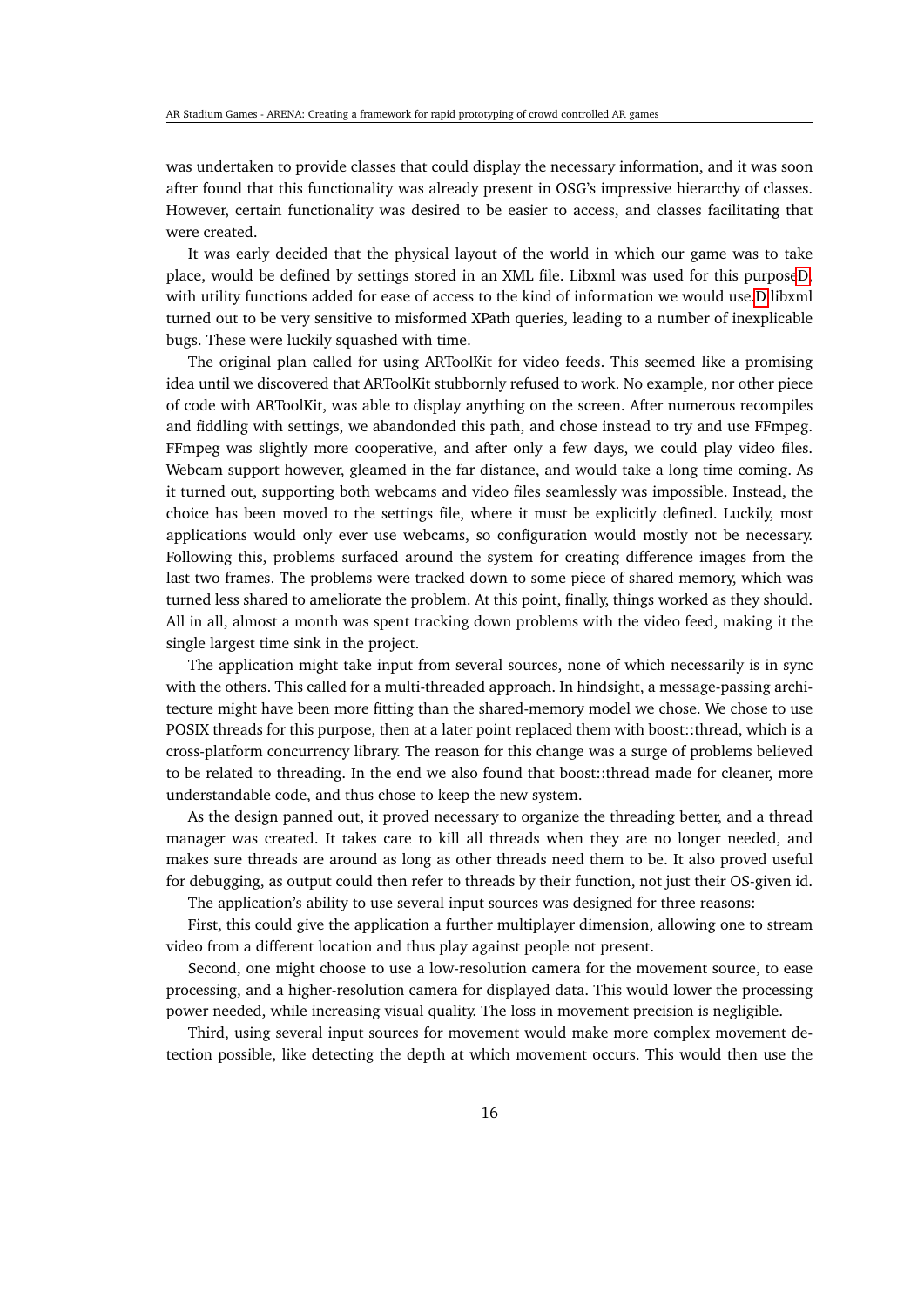projected position of game objects to identify points of interest, and then triangulate to find if movement detected at the appropriate location in one source is the same movement as detected by another source.

Before we had camera input working properly, we were able to read video files from the harddrive and display those. This allowed us to create the class responsible for processing the received frames. The original plan was to perform the processing on the GPU in a separate OpenGL thread. This approach failed, and a software solution was chosen in its stead. Sadly, using a single thread for such a parallel task is very inefficient compared to using the GPU, and it is an unpleasant bottleneck, as the GPU solution should be able to perform this task for virtually any resolution images, and our solution stutters at a resolution of 640x480 pixels when we attempted to go beyond the basic processing functionality, such as processing the created difference images to provide an data for a more sophisticated movement detection. In writing this functionality, it was also obvious that the compiler be unfit for optimizing such a piece of code, and lower-level abstractions had to be used[.D](#page--1-1)

The application is higly reliant on its ability to detect and react to movement. This first piece is performed by going through the received image pixel by pixel and comparing it to the previous received frame. The pixel values of one is subtracted from the other, and the absolute value is stored in a new image. This gives us an image of what changed between the two frames, and most of this difference would be caused by movement. Changing light conditions could also severely affect this, but the code does not take this into account.

Once the difference has been calculated, each object in the world is tested - first for adjacency to the 'floor' of the simulation, which represents the seating of the audience. Next, if the first test passed, for movement in its covered screen section. The former is a simple distance test, the latter divides the bounding square of the covered area into four smaller squares, and sums the differences in each of these to see which has more differences, thus more movement. The average location of this movement is then chosen as the originating point for a force affecting the object.

Various approaches for getting the screen coordinates of physical objects were tested, and we settled on using matrix math in much the same way OpenGL and other rendering systems do. This uses OSG's view and camera manipulator classes to calculate the screen coordinates.

Other approaches for the calculation of force were considered, amongst those the calculation of center of movement for the bounding square, equally bounding circle, and other subdivisions of the bounding square, like 3x3 instead of 2x2. In the case of different subdivisions, and even the subdivision chosen, movement could have been calculated from more than one subsection. Our approach was chosen for its simplicity.

Several of the objects in the project made sense to only have one of. In these cases, we



Figure 1: The projection of objects onto the screen.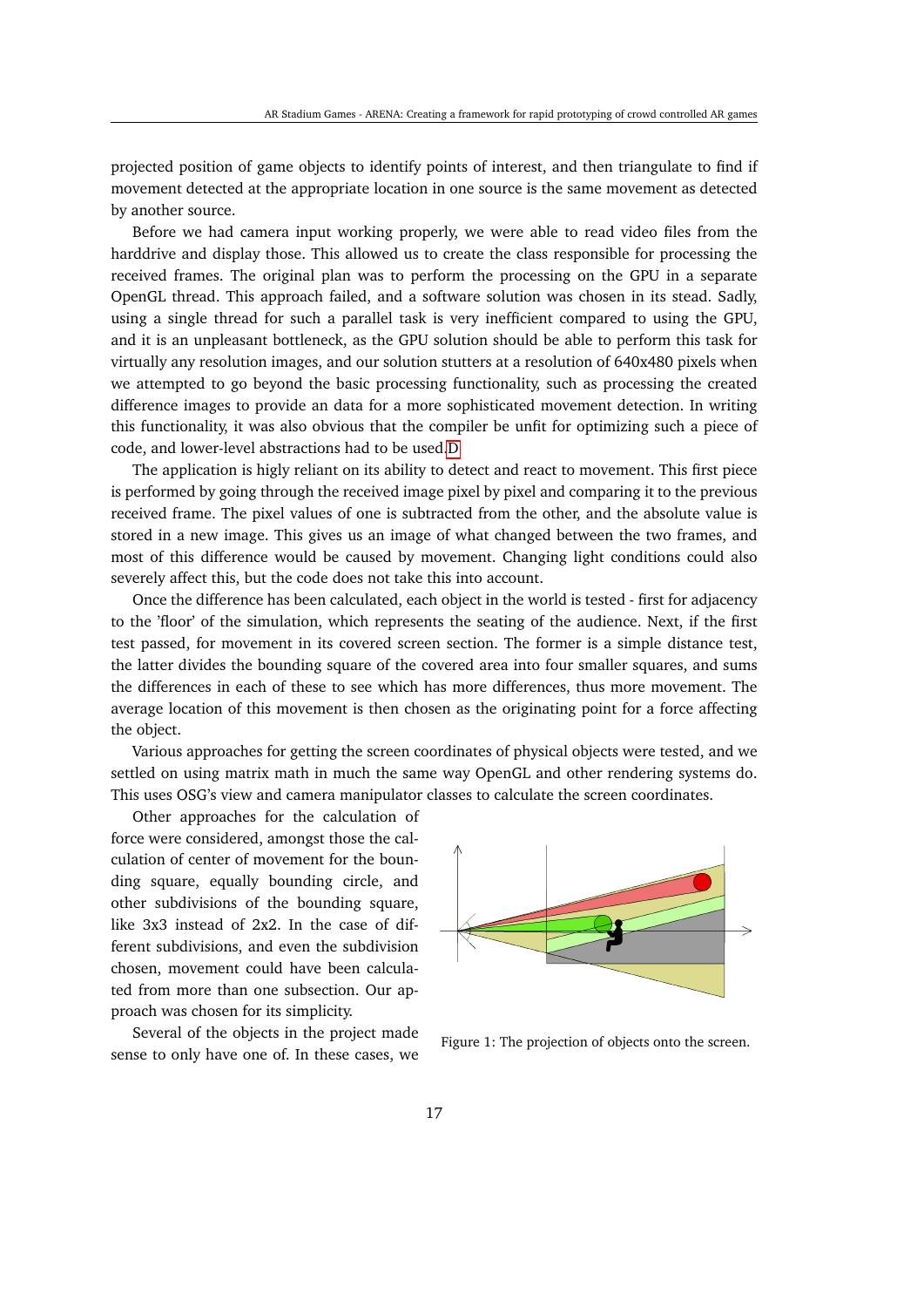used the singleton pattern. The classes for which this made the most sense were clStadium (the physical representation of the locale) and clWorld (the simulation world, i.e. its physical rules, container of the objects in it, and functions that relate to certain other monolithical parts of the program)[.D](#page--1-1)

Another design pattern implemented is the monostate pattern. This is used for clThreadManifold. The monostate pattern is a close cousin to the singleton, except it uses no constructor. Because of this, the monostate pattern is to be used only when the object's creation should not change any state[.D](#page--1-1)

In the cases where it was possible and logical, our classes inherit from OSG's own, related classes. Our clObject is an osg::Transform, to represent the fact that it moves with ODE's physical representation of the same object[.D](#page--1-1)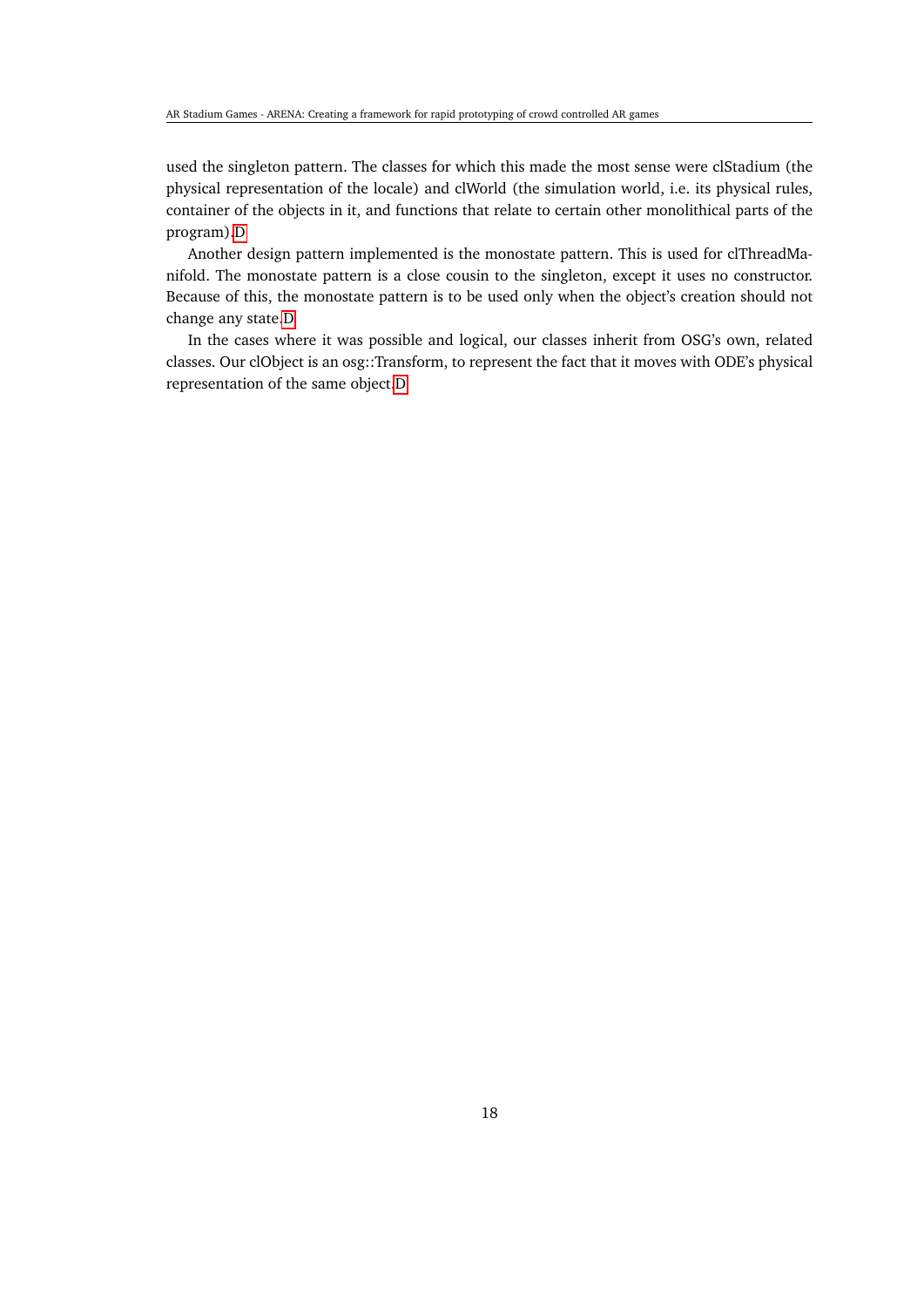### <span id="page-25-0"></span>**3.5 Testing**

Our application did not carry large amounts of unit tests, nor a battery of other tests. Instead, we relied on hands-on testing and painstakingly thought-through code. Due to the agile methodology chosen, we went to lengths to ensure the current version of the application in the repository would be as working as we could make it. That included compiling with no problems, and no regressions. Only once was this requirement broken, and it was fixed five minutes later.

Due to the restriction of always having a running version, we were able to catch many bugs long before they became a serious problem. Due to the graphical nature of the application, most errors could be spotted by simple visual inspection of the monitor while the application was running. Most errors found and fixed in this way were sign errors and its ilk, while more insidious errors could be identified after fastidious inspection and numerous smaller tests under controlled circumstances to provoke behavior thought to have been spotted at an earlier point.

An example of the latter kind was a bug in which the movement detection moved objects in the opposite depthward direction, giving the objects a behavior seemingly innocuous, but still wrong. The specific error was that the force exerted on the object was directed from the center of the active area toward its edge, rather than the other way around, and was fixed by inverting the vector's x and y components in the local coordinate system.

Due to the lack of proper debugger integration in our chosen IDE, printf was used for debuggin[gD,](#page--1-1) alongside stack traces for SIGSEGV - segmentation faults. The latter are not really supported on Linux platforms, as the program is in an undetermined state if such a signal has been sent. Disallowed activities after a segfault include printf, new, malloc, delete, free, and any code that is not re-entrant. This left us with write, which is good enough for our purposes.

In addition to simple visual inspection tests, we routinely tested the interaction on people around us, to make sure the program worked the way it should. This helped us locate several errors and quickly deduce their solutions. A few larger-scale tests were performed with more than a handful of people invited. All in all, this approach worked well for the rooting out of errors in movement detection and related areas, and provided good feedback regarding user experience and possible alterations to improve it.

Sadly, certain errors were not easily testable within the system chosen, multi-threading issues chief among them. Unit testing could have been used more rigorously, and our system did not help us pay enough attention to side effects.

On the topic of multi-threading, it should be mentioned that a message-passing architecture would probably have simplified testing of multi-threading related issues, as it would reduce the number of side effects immensely. This was not done due to constraints of knowledge and time. Implementation of such a system may be worth investigating in the future.

As our work was based on that of others[\[3\]](#page-37-3), our goal was not to test the merit of the augmented reality ball-bouncing game, but instead that the application be in itself a flexible testing framework for augmented reality crowd games, allowing one to quickly set up and experiment with new game ideas. A simplified solution for creation of such games would make future researchers in the field more productive and reduce their time lost to menial work. As such, the most important test of our work was that we should be able to use our framework to produce a game similar to those demonstrated by BallBouncer [\[3\]](#page-37-3), which we performed by more or less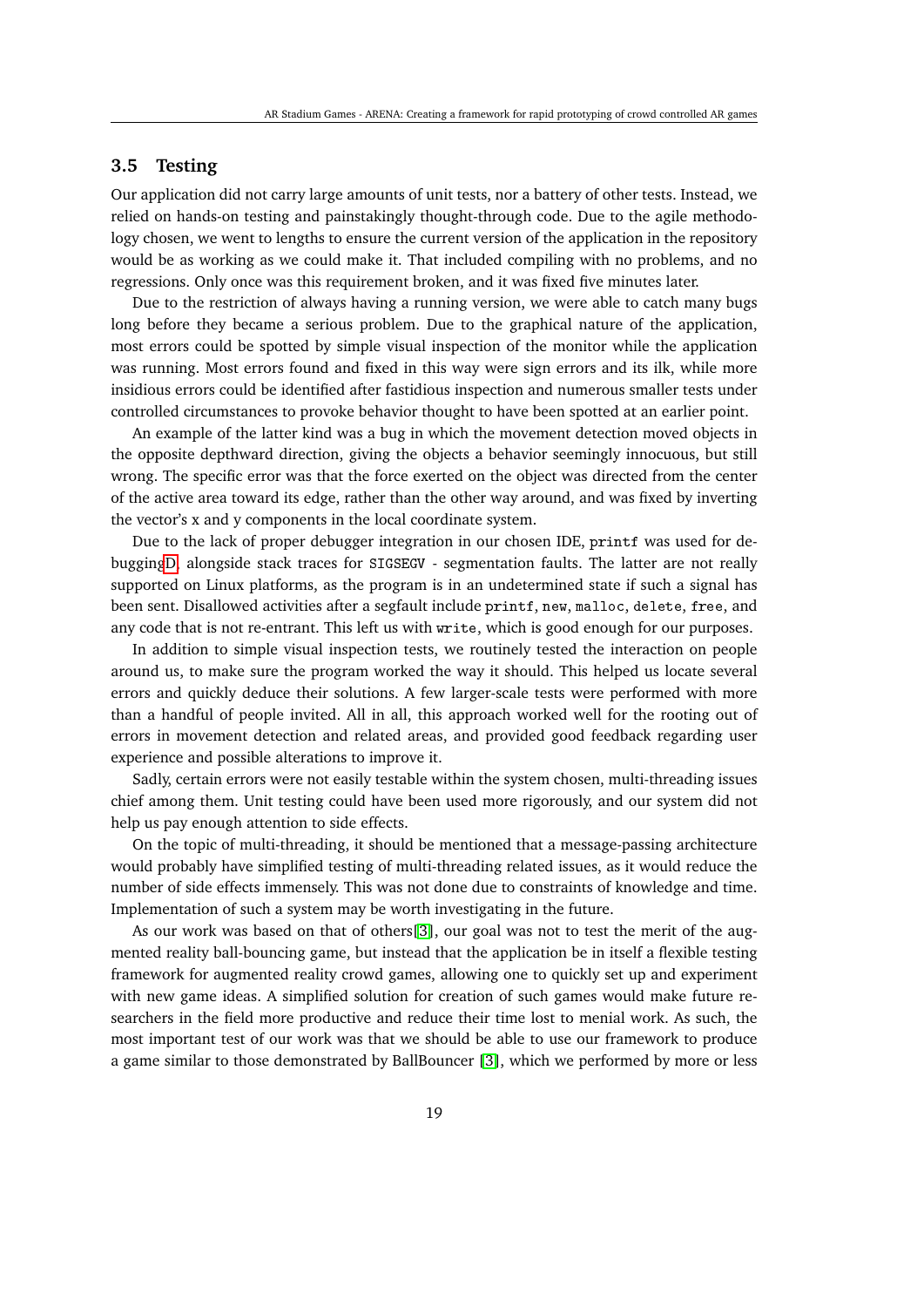replicating one of the mentioned games and gauging the response of an actual audience during our presentation at the Hamar Game Challenge.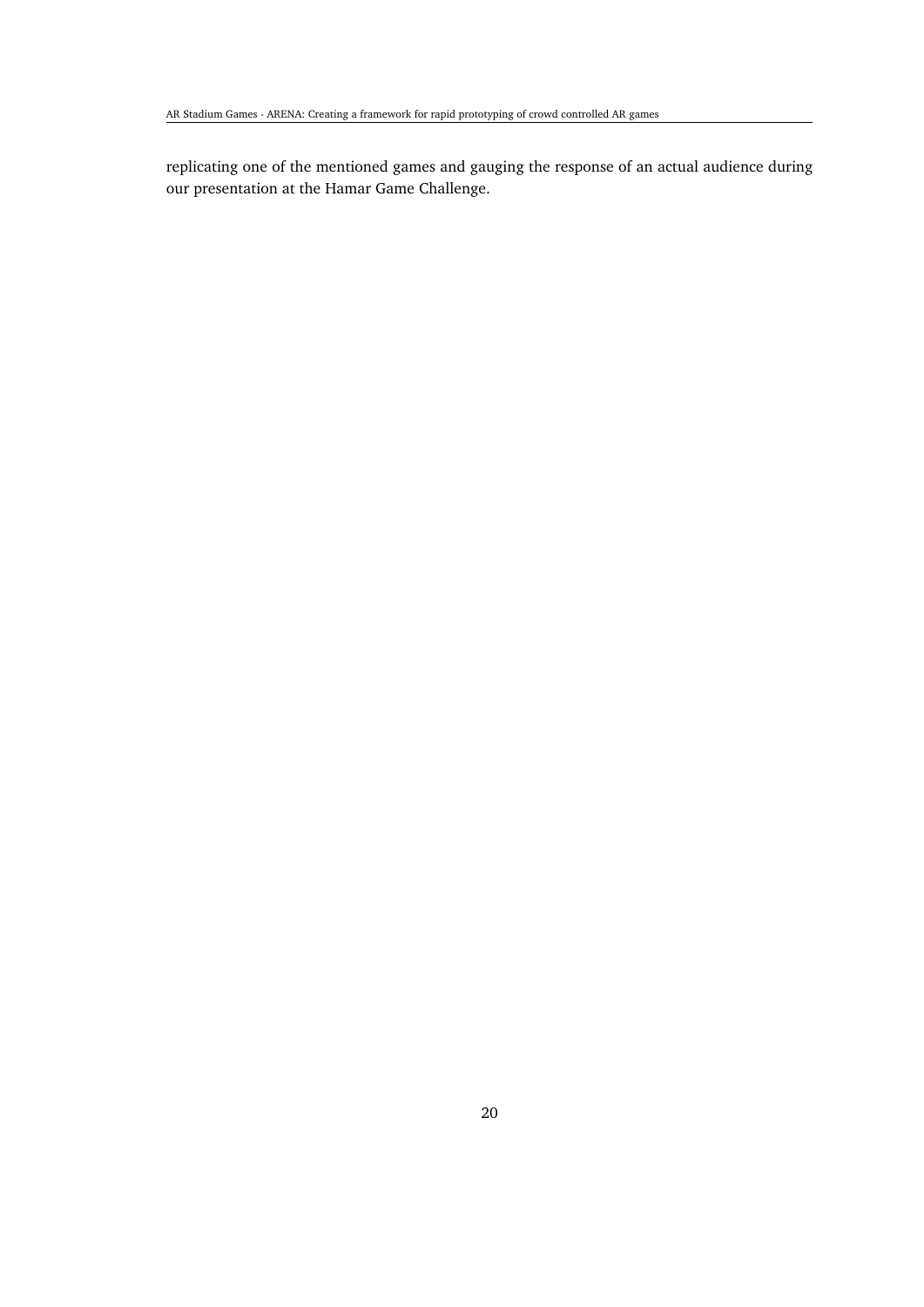### **4 Analysis**

### <span id="page-27-1"></span><span id="page-27-0"></span>**4.1 Discussion**

#### <span id="page-27-2"></span>**4.1.1 Results**

In this project, we have created a basic framework that supports the creation of simple AR games. What we set out to produce was primarily a framework which allowed for the quick implementation of many different ideas based on the central concept of movement in a video affecting virtual objects. An important goal for was that it could reproduce the games shown in *BallBouncer* [\[3\]](#page-37-3), but it was just as important that we not be limited to those, or the project would have achieved nothing but recreating an already existing program. We were also interested to see how users reacted to using the program. Though *BallBouncer* has already found audiences to be enthusiastic [\[3,](#page-37-3) section 5], it was important for us that our program could engender the same kind of response. In fact, the somewhat crude nature of our game example might be seen as a benefit, in that we were interested in determining the viability of using our framework to quickly prototype an idea, be it for a gameplay idea or to test an interaction mechanic, and our test can be taken as proof, however limited, that a basic prototype is not a hindrance in getting an audience engaged.

When all is said and done, at the end of our project period, we have created a functioning framework, and while it is not as complete as ideal, it has proven that it is up to the job of prototyping an AR game in a short time. We presented a game at the Hamar Game Challenge which was created by the two team members in less than a week, and we claim it proved both playable and enjoyable. Prior to our presentation, the audience were not aware they would be playing a game, they were simply informed they would have the option to try the game, and were given a brief half-minute introduction to the rules before we started the game. Following our demonstration, we asked several simple yes-no questions about their experience, assessing the response to each question by asking those who agreed to raise their hands and then having the camera used during the demonstration provide a screen-capture of the audience after each question.

As can be seen from these results, the response was generally positive, with most of the audience enjoying the experience and expressing an interest in availing themselves of such a system if it were available. Our criteria for the game, simple, casual and engaging were shown to have been accomplished to a greater or lesser extent. In excess of half of the audience felt the interaction was intuitive and that the rules were easily understandable from playing the game; supporting our claim that the game is simple to understand and join in. A considerable majority answered that the game was entertaining and that they would play again given the opportunity, solidly supporting our claim that the game is engaging.

We also observed, much as indicated by Maynes-Aminzade, Pausch and Seitz [\[2,](#page-37-2) Section 5.3] that the majority of the crowd was engaged in the activity, even when not directly interacting with the ball. Seemingly, an implicit cooperation was quickly realized; parts of the crowd on the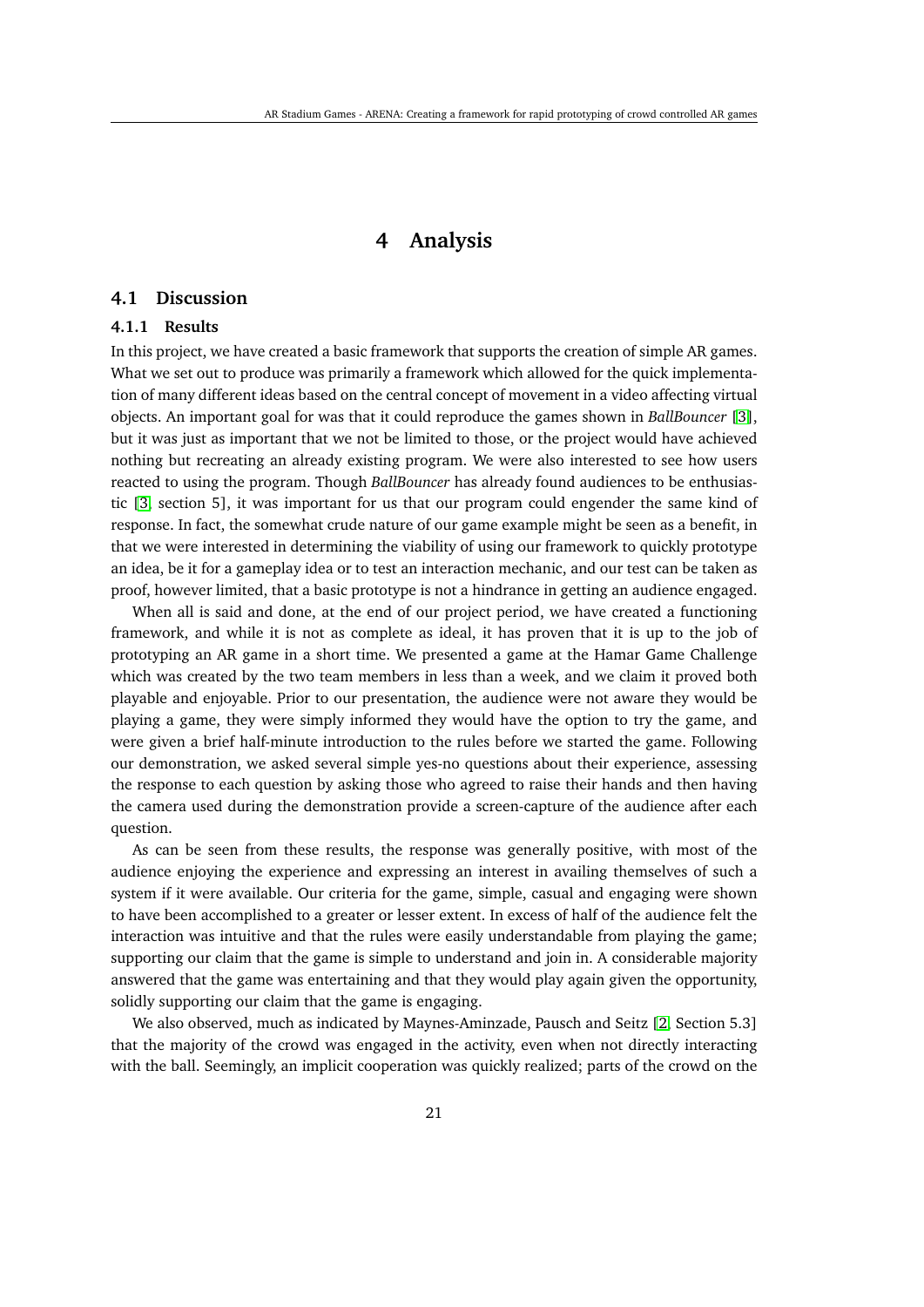AR Stadium Games - ARENA: Creating a framework for rapid prototyping of crowd controlled AR games

| Ouestion                                                                 | raised hands as a percentage |
|--------------------------------------------------------------------------|------------------------------|
| Was this entertaining?                                                   | 82                           |
| Would you use such a system if it was available in some public location? | 73                           |
| Were the rules easily understandable from the explanation?               | 70                           |
| Were the rules easily understandable from playing the game?              | 56                           |
| Did your interaction with the game feel intuitive?                       | 58                           |
| How many feel it was simple to get the ball to move as you wished?       | 28                           |
| How many feel it was too hard?                                           | 25                           |
| How many of you spent too much time unable to affect the ball?           | 34                           |
| How many preferred the regular video representation?                     | 86                           |
| How many preferred the difference image?                                 | 8                            |
|                                                                          |                              |

Table 1: HGC audience response

same side of the line support each other in a common goal, passing the ball around. There was the occasional shouted comment, but these seemed to be between audience members already familiar with each other. However, there was also a lower-order communication: the crowd producing a combined murmur of encouragement or excitement when the game went in the favor of one team or during periods when control of the ball was hotly contested.

The criterion that the came should be casual was not as well tested during the presentation, given that the audience was told they were about to play a game, and as such, most members engaged in the activity. However, during a later lull, while we were all waiting for a decision from the jury, we set up the game to simply run without any announcments. During this period, members of the audience were walking freely about, some leaving the room to get food or drink, some remaining seated, some gatherin in small groups. Even in this state, those who were interested were able to play the game, while others ignored it, some switching between playing and other activities, some entering the room and joining in spontaneously. While less documented, we hold that this is a good indication that we achieved an appropriate level of casual involvement.

Another important claim can be made about the results: from the responses to the questionnaire, as well as observing the crowd while playing, the audience reacted similarily to what was indicated in *BallBouncer* [\[3,](#page-37-3) Section 4], which is the primary feature in the evaluation of this project; at least indicating, if not proving, that our framework can be used to achieve the same sort of results.

Regarding our secondary intent, this test is a good indication that game prototyping can be useful in acquring experimental data. The audience was not only enthusiastic about engaging in the activity provided, but seemed positive to the idea of answering a questionnaire concerning their experience. In this instance the responses to the questions about the video representation are of special interest in that they felt the visual feedback was important in interacting with the game. Several people commented that it was too hard to see who was where in the difference image. This is an excellent example of feedback on an interaction feature, and underlined by the nearly unanimous agreement.

The more informal tests with smaller groups produced much the same results, though these tests are qualitatively different not only in the size of the subject groups and the lack of a formal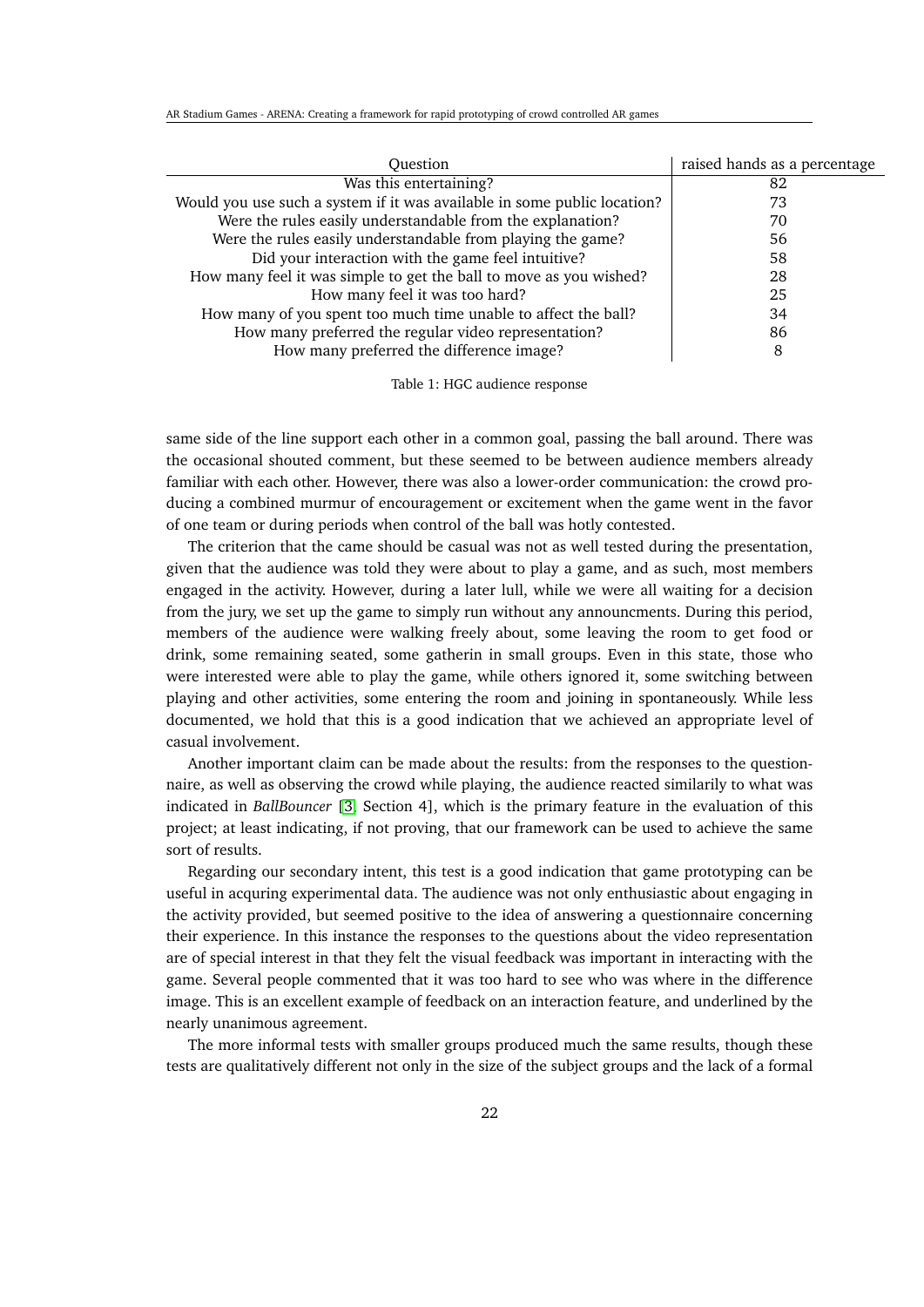questionnaire, but also in the fact that the smaller test groups had been recruited for the sole purpose of testing an AR application. Nonetheless, the reactions gleaned from these tests, and indeed the completely informal tests run on visiting family members bear out the conclusion that even quite simple prototypes will encourage an audience to provide interaction data given that it is engaging. Also, and more importantly for our project, that our framework is capable of producing these kinds of prototypes.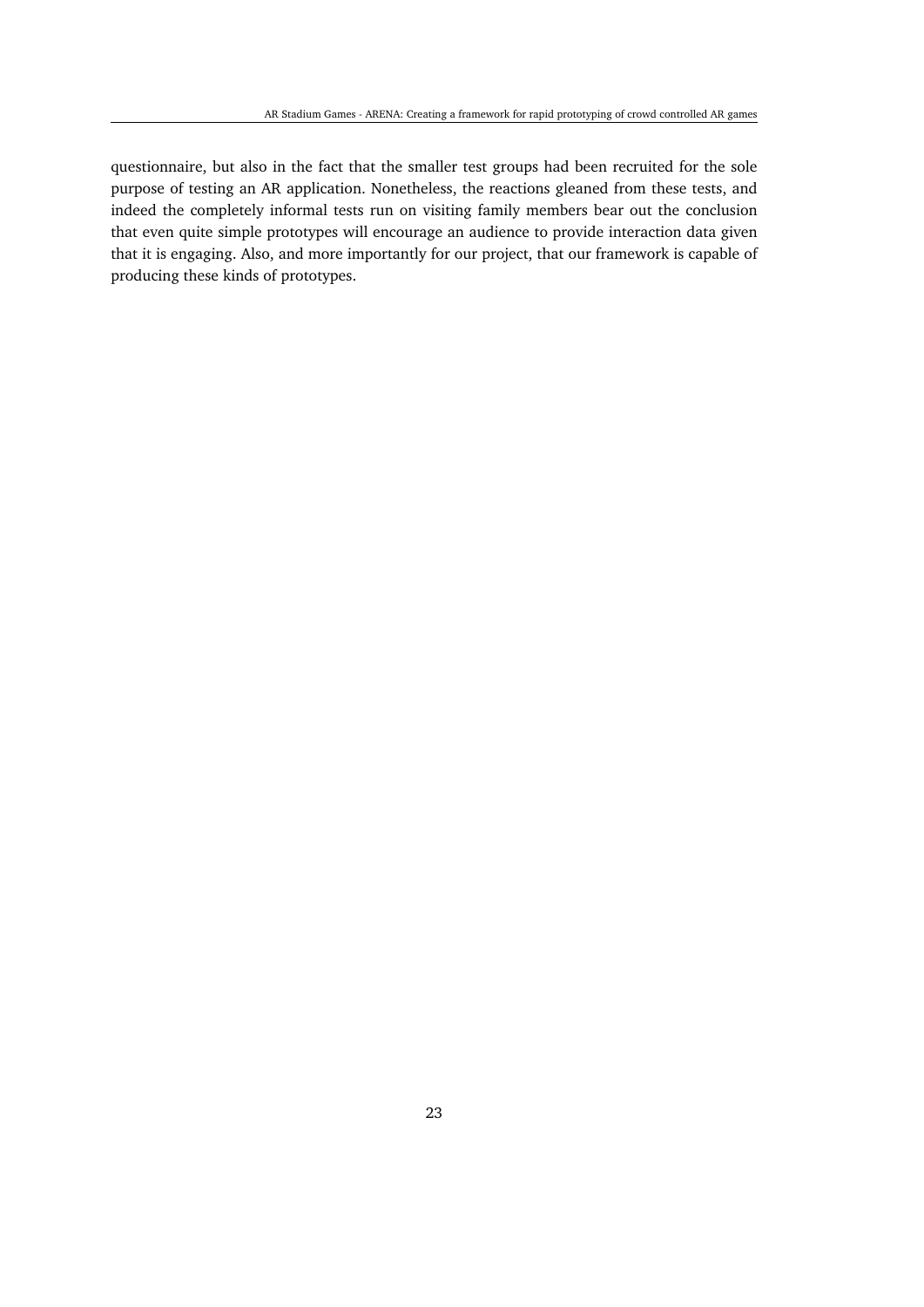### <span id="page-30-0"></span>**4.1.2 Choices**

Unlike most other augmented reality projects here referenced, VARG A.R.E.N.A. does not require any equipment beyond the computer and one or more cameras. This is because the game is designed to be played by a large group of people, and the distribution of such items to each player would prove costly, inefficient, and unnecessary. Supposing the items had any kind of value, there would also be the problem of theft. Instead, our system uses merely the movement of the crowd to interface with the system. Certainly, such items may be an idea for a future extension of the system, but at the moment that is not implemented nor planned. It is also worth noting that some artifacts may prove useful, in that the system detects movement by comparing two subsequent frames on a pixel-by-pixel basis. Examples would be to use a white jacket if the seats or surrounding players are dark of color.

Though some other augmented reality projects also are designed for stationary operation, this is not usually the case. Limiting ourselves to such a setup has great gains in flexibility in other areas, one of which is that the detection of movement is local only, and no cycles go to waste determining the orientation of the system. In addition, this allows us to create a more detailed and correct model of the environment, in that we have a priori knowledge of its design, and it is unlikely to change suddenly and gratuitously.

Our system assigns no value to individuals - only movement, which may be conducted by one or more persons. This allows us to give an immediate feeling of team spirit, by dividing the audience into visually distinct groups. The game is then played with the goal of furthering the goals of the group as a whole. Arguably, one could set out to sabotage this by working against the implicitly given rules, but the lack of focus on individuals would render such an effort largely futile.

While the application is designed chiefly for inclined surfaces with a seated audience, this is not a necessity for its operation. The system is flexible enough to accommodate surfaces of any topology with some adjustment. This possibility is not implemented in the current application, but its addition would be trivial. In addition, movement need not necessarily be restricted in the way stadium seating would. One could certainly imagine the system utilized with a flat, planar surface as the play field. It is worth pointing out that a crowd running around while keeping their eyes on a screen could increase the potential for physical harm as absent-minded individuals focus solely on the image rather than their own movement relative to the surrounding mob. Particulary this could prove dangerous in the case of the audience being teenagers or little children, as they are notorious for their recklessness. Some supervision might be advisable should this be the case. It is also it is important that it be devoid of clutter, that the audience not lose their footing upon hitting unexpected protrusions or sudden depressions.

As for locations, our application is designed for indoor usage. By imposing this restriction, we define away several complex issues in favor of a much more controllable environment [\[6,](#page-37-6) Section 2.2]. Ambient light conditions greatly effect the image processing; in particular, any sudden change in brightness is interpreted as movement, and thus the passage of a cloud would to the system be equivalent to the whole audience jumping. Inside a closed hall, this is rarely a problem. Other issues with outdoor usage is the effects of weather. As video is our only input, anything disturbing the feed will confuse the system. Rain and other precipitation might be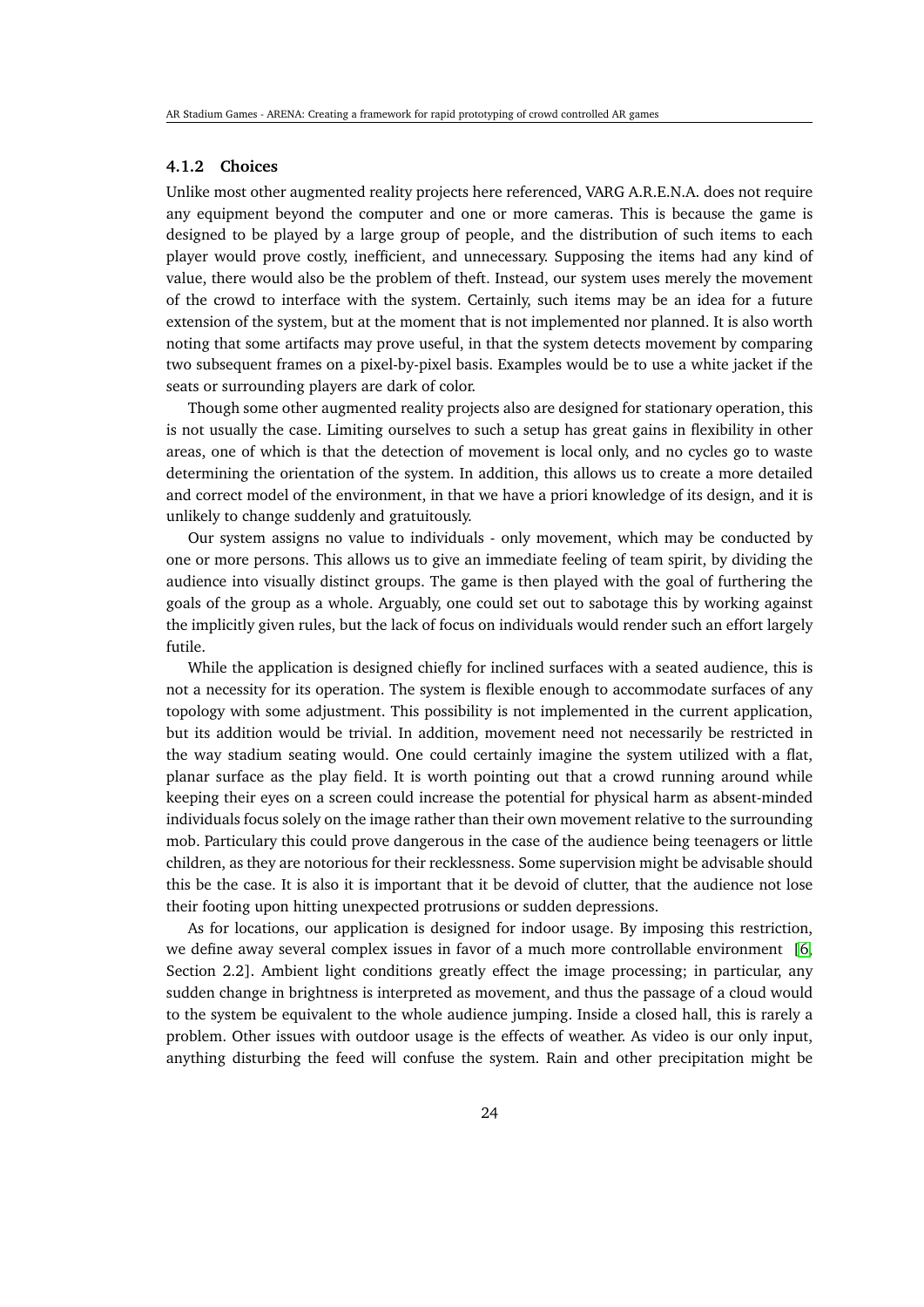thought of as having the effect of random, potentially massive noise.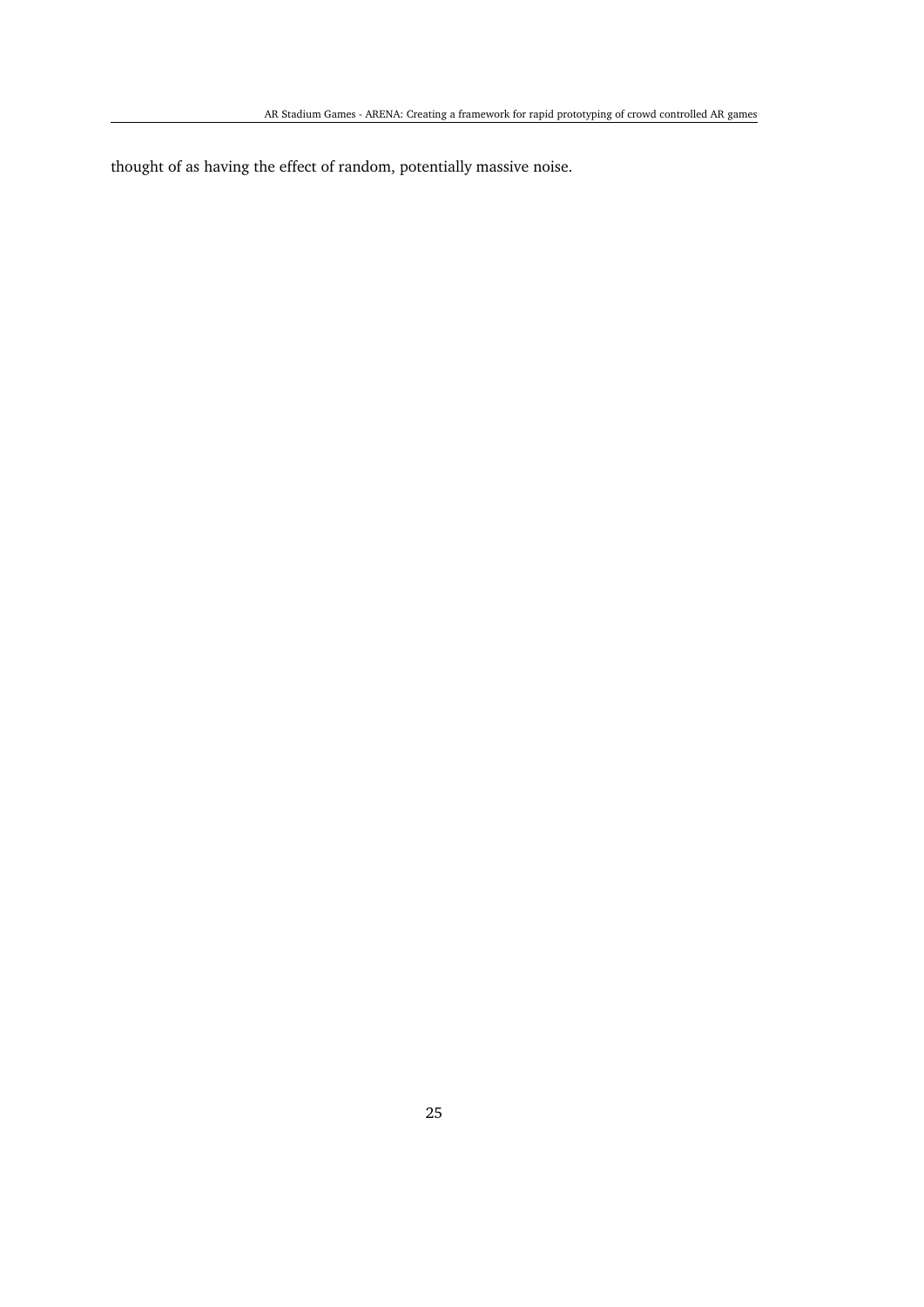### <span id="page-32-0"></span>**4.2 Shortcomings**

Out of three milestones, we only made one. The first failure was due to a necessary reevaluation of our project plans: we originally intended to replace sections of the original program piecemeal, when this didn't work out, we had to start building the program from scratch, which made it more or less impossible to have a working copy ready for the first milestone. The second milestone we should have made, and we were close, but the persistent issues regarding the video stream delayed progress too much. We consider the issues surrounding the video stream, and the massive delay resulting from them, to be our greatest failure, and to no little extent, it is responsible for our failure to extend the basic functionality.

While the extended functionality was not part of the central goal set out initially, our failure to move beyond the basic framework was a disappointment. As it is, while the code is certainly more maintainable and readable than the original, the current state of the project can only produce a somewhat stunted version of the original efforts in *BallBouncer*. As such, the program will need some more work before it satsifies the needs of our sponsor. One of the major planned features that was omitted by necessity was the improved movement detection; as is outlined in Section [3.4,](#page-21-0) we had to abandon the attempt to run the processing on GPU, and consequently, performance sank to unacceptable levels given our criteria of 30 frames per second at 800 by 600, as stated in Section [3.2](#page-17-2)

Finally, we were less strict about the work routines during the middle period of the project, resulting in poor progress. This was in part an effect of the mounting frustration with the video issues, but also a cause for prolonging them. A strong supervisor would have been invaluable during this period, but unfortunately, at that point, due to reasons mentioned in Section [2.1](#page-14-0) we were in between supervisors.

Several things did not go as planned in our execution of the project, most glaring of which was the lack of discipline that evolved, perhaps due to the decision to work from home rather than at school. We had reasons for this decision, as most good workplaces there were already taken, and the less good ones were, well, less good.

In the beginning, working at home was at least as good as either of the choices available to us at school, and discipline was good. However, lacking any external pressure to work, discipline slowly degenerated. Coupled with the video stream's persistent stubbornness in refusing to work, this led to somewhat lax working habit, at least in periods.

This problem would have been ameliorated by stricter routines, a procedure that would have been promoted by having to leave the safety of our home, or by having someone watch over us, to whom we would feel obliged to listen. It is our belief that our supervisor was supposed to take on this mantle, but misunderstandings and a general lack of knowledge of what was expected lead to this not happening. When later we changed supervisor, the notion that the supervisor did not supervise, was ingrained and not questioned, and perhaps more importantly, work had become very hectic to meet the upcoming milestone.

### <span id="page-32-1"></span>**4.3 Further development**

As regards further developent, there are extensive possibilites, both technical and academic in aspect. Regarding the technical aspects there are two main areas of improvement available: im-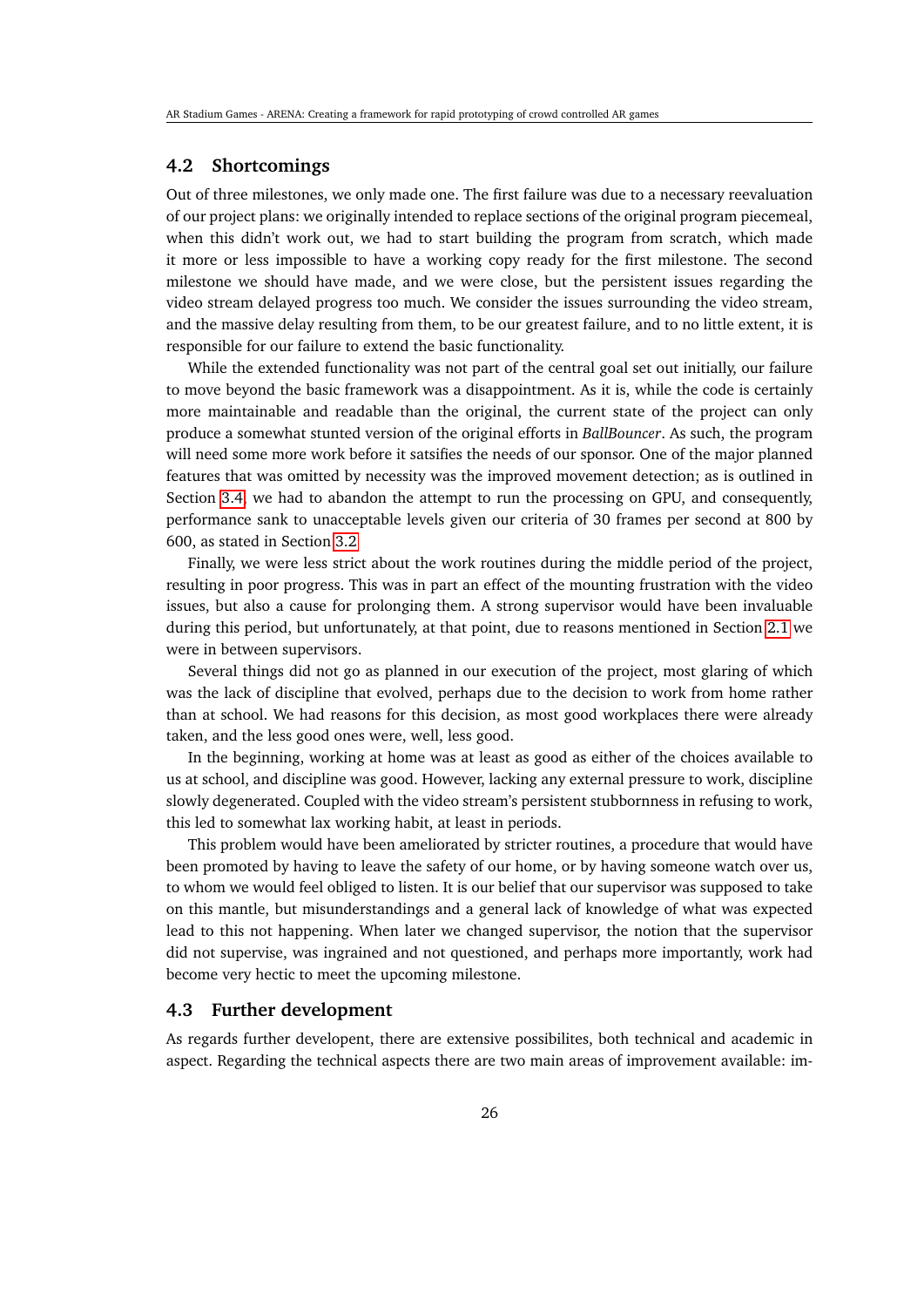proving the modules already present, or extending functionality by adding new modules. While we do hold pride in our work, we must admit there are some areas in the code which we would have liked to put some more work into. Chief among the areas lacking in polish would be those added just prior to the presentation at HGC, as the rush did somewhat inhibit good coding practices, leaving particularily the function handling the force calculation bloated with responsibilities that should be handled elsewhere in the code to avoid coupling the modules too tightly. However, one of the main priorities in creating the framework was that it should be a simple matter to add later extensions. The modular nature of the code supports this concept well, and though it would benefit from a period of proper cleanup and polish, extending the basic framework through additional classes is quite possible, and indeed provided for.

One of the most important intended features that we had to omit due to time constraints was the improved movement detection. The movement detection in *BallBouncer* [\[3,](#page-37-3) section 3.1] is relatively simplistic; our approach is much the same, and is described in Section [3.4,](#page-21-0) on implementation. The current detection has no facility for truly detecting the direction of movement, instead relying on what amounts to guesswork. While this is acceptable in many cases, the occasional mistake is noticeable, especially with large, quick movements, where the area of motion passes through the area of the ball between one frame and the next, and the program, knowing only that there is now motion on the other side of the ball ends up interpreting it as motion in the opposite direction. Our solution, which never progressed beyond concept, was to analyze the current as well as the previous difference image created, so that the program could compare two sequential difference images and identify in which direction motion areas had moved. The specific technical aspects of this operation were never clearly defined, but any attempt to improve the basic framework would be well served by working out the process and implementing it, as this would provide more convincing interactions between real and virtual objects; a central ideal for this program. In order to not abandon the principle that the program run smoothly on an average laptop however, our issues in moving the processing from CPU to GPU, outlined in Sections [3.4](#page-21-0) and [4.2](#page-32-0) would have to be overcome.

Leaving aside the technical aspects though, the main purpose of the framework is to facilitate simple, rapid prototyping of AR games. As such, it would be a natural base for projects that sought to investigate alternate interfaces, crowd computer interaction, certain social aspects of IT or a multitude of other topics. Though some measure of game theory would undoubtedly be invaluable, an element of anthropology, sociology or other human science could give a much firmer foundation for analyzing the behaviour of the test audiences and drawing conclusions about e.g. the effects of AR interfaces.

As ARToolKit has the ability to recognize special shapes and determine their distance and orientation, a planned feature was to utilize this capability to automatically determine the extent of the locale in which the system was set up, as well as the orientation of the camera used. With the abandonment of ARToolKit for video display purposes, and the time spent getting FFmpeg to do that task, this was pushed down the priority list. If it were to be added, ARToolKit is perfectly capable of processing still images from other sources, like FFmpeg. We feel it would be a very interesting extension to be added in the future. However, given the stationary nature of the application, such an addition may prove to be an unnecessary luxury, as inputting these values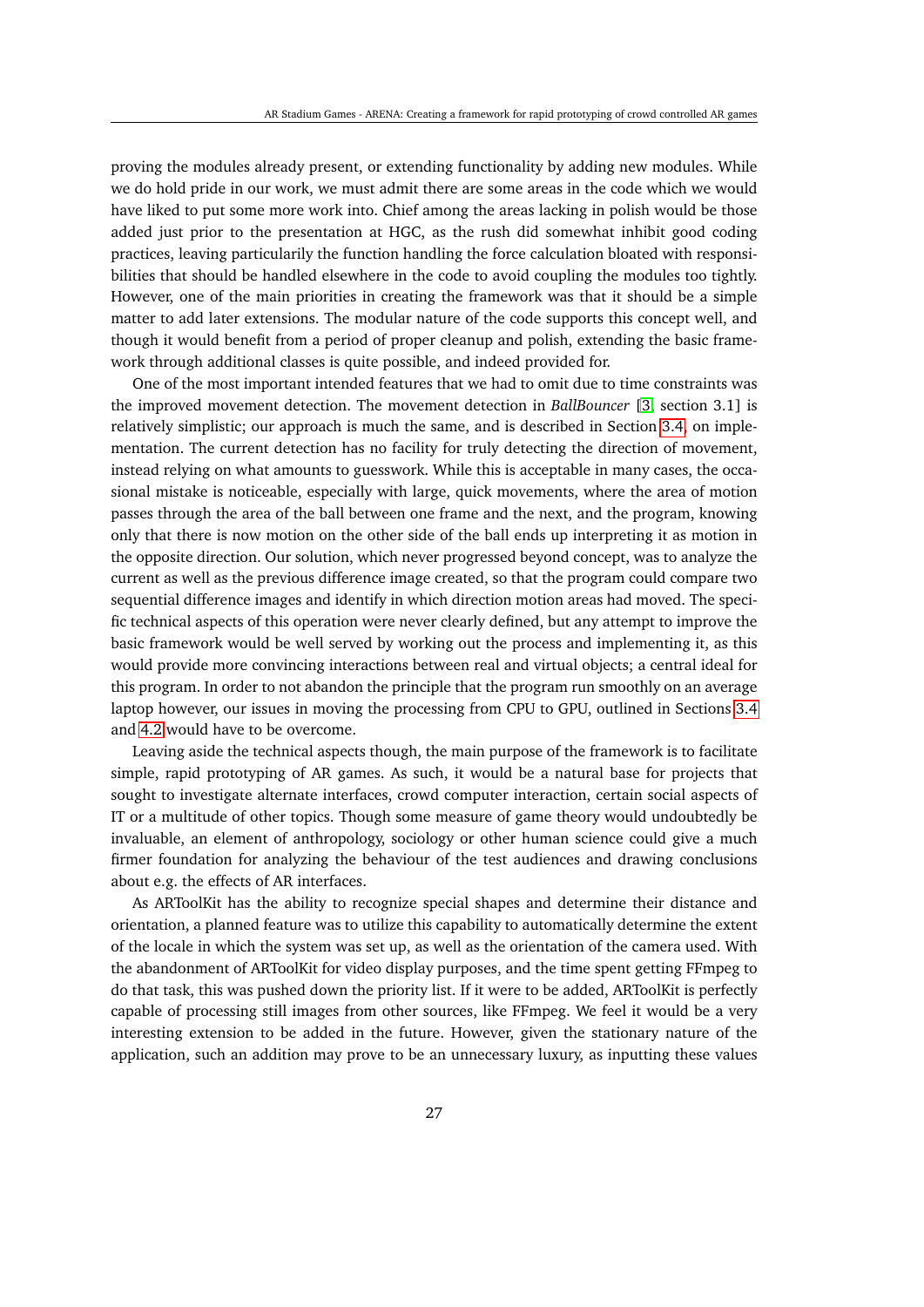would be a one-time job in all but the rarest of cases.

### <span id="page-34-0"></span>**4.4 Group evaluation**

#### <span id="page-34-1"></span>**4.4.1 Organization**

Considering the organization of the project, we are reasonably pleased; though our team was small and our acquaintance made for an informal atmosphere, we mostly adhered to good principles of software development. The main deficiency, as has been intimated earlier, was the lack of a dedicated organizer; a team leader who could dedicate their time to distributing responsibilities and keeping tabs on progress.

#### <span id="page-34-2"></span>**4.4.2 Distribution of work**

During the development, we were each responsible for certain classes. Though it must be admitted that we each interfered some in the other's work, this was largely beneficial, due to good communication, and we kept to the responsibilities, so that should one of us require a certain feature in a class the other was responsible for, the common approach was to inform the other member and await resolution. As Simen is a significantly more experienced programmer; he to some extent took on the role of lead programmer, having "the majority vote" when we decided matters of design and implementation. Arild, on occasion provided a result-oriented perspective when

### <span id="page-34-3"></span>**4.4.3 Subjective experience of the Bachelor thesis**

Arild: In hindsight, we might well have been too focused on the development of the program to the point that we lost sight of the project beyond. During the latter period of the project, when we turned our focus to research and the writing of this paper, I found that there was a lot of interesting subjects I would have liked to relate to this project. Primarily the field of humanmachine interaction, which is seeing interesting experimentation these days. In some ways, it is a point of pride that we completed our task while overcoming difficulties, in another way, I regret the time we could have spent extending this project further. Overall, though it has been both enjoyable and I feel I have grown as both a programmer and a software development.

Simen: Working on a team has certainly been a learning experience, and the task was interesting and challenging. There were times when our problems overshadowed the joy of programming, but those moments were rare. As Arild mentions, we are programmers first and foremost, and the programming was to us perhaps too absorbing. All in all, the project has been enjoyable, and I would like to continue the task in the future.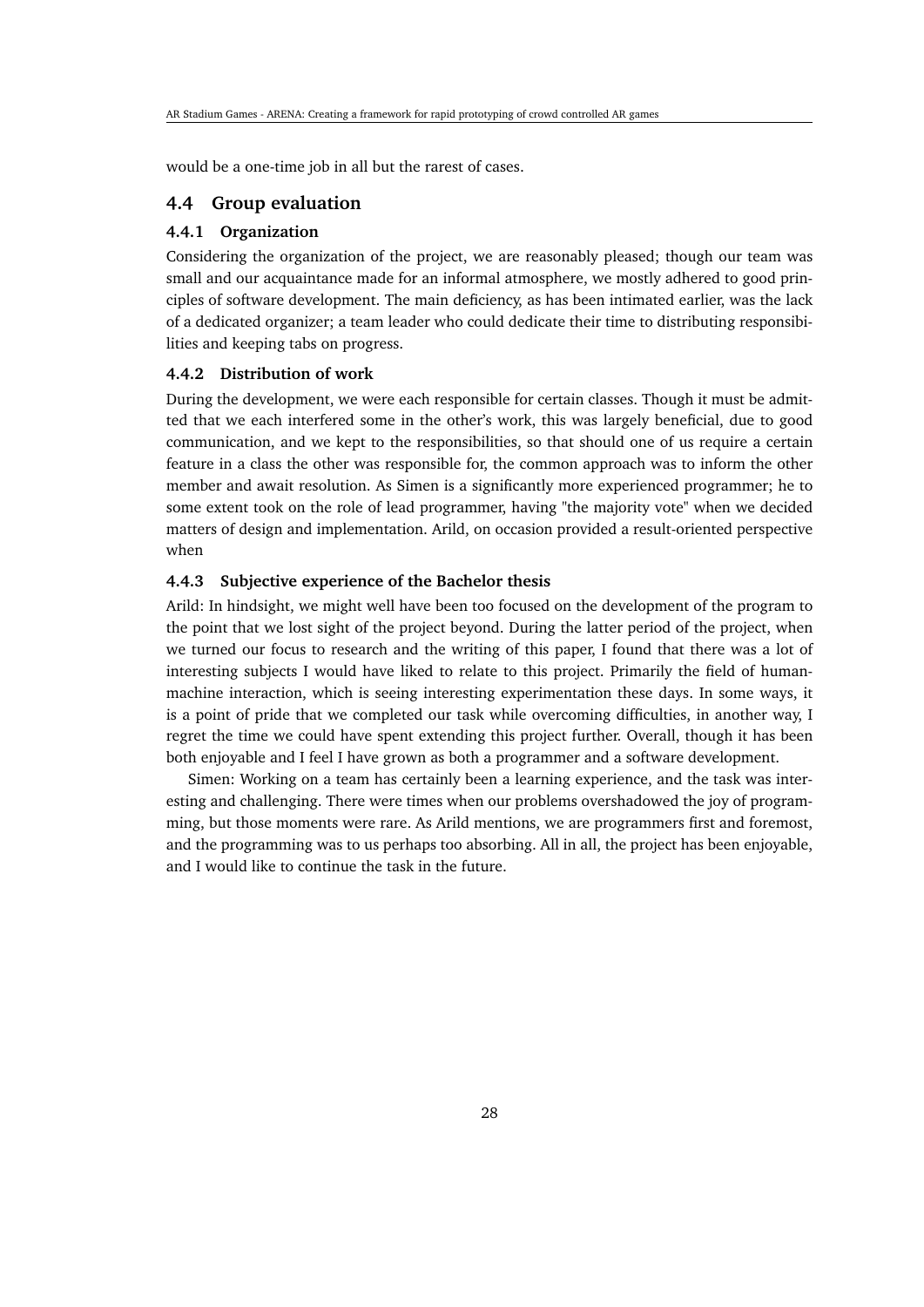### **5 Conclusion**

<span id="page-35-0"></span>As an experiment in either the use of games as a testbed for experiments, or the use of AR as an interface, this project would be sadly lacking. However, these are secondary and tertiary objectives to the main purpose of this project. As regards the main purpose, we have produced an extensive framework, which has proven itself capable of performing its intended function; the creation of AR-based games. This proof takes the form of the creation of a demonstration game which was implemented over a short period of time, and was subsequently tested and found to be acceptable in engaging an audience.

Furthermore, we have to some extent substantiated the claim that rapid prototyping of games can be a viable method for acquiring experimental data; our demonstration game was prototyped over a brief period, and was able to engage an audience to the point where we could acquire relevant data.

During the project we acquired a great deal of experience, largely as regards programming. One of the central lessons was that when working on a complex system, it is doubly important for any code produced to adhere to good coding standards, as others rely on the sections you are responsible for, and overall team efficiency is limited if they can not easily grasp the modules they need. Related to this is the desire to alter modules which other members are responsible for, even with the aim of improving their standard, this can easily have a cascading effect on the work done by others, delaying the entire project considerably.

In addition, we learned several lessons on the subject of development methodologies and software development in general, and specifically about Agile methodologies, as exemplified by Scrum. The fluid nature of the design and implementation suited the project well in general, but that same nature makes it difficult to correctly estimate the course of development, which can lead do significant difficulties in meeting fixed milestones. Related to this is the importance of the critical path; though our project is highly modular, the delay of the central video feed module left us unable to proceed with testing, which effectively halted further development for an extended period.

### <span id="page-35-1"></span>**5.1 Final summary**

In conclusion then, in all our tests, small or large, players took to the experience intuitively, experimentally and spontaneously. As well as indicating that our framework fullfills the basic requirements made of it, these tests substantiated the viability of using games created this way as a testing ground. And furthermore, apart from any other consideration, the enthusiasm shown for these kinds of games by any audience is still inspiring, and more than anything is a motivation for further work in this field.